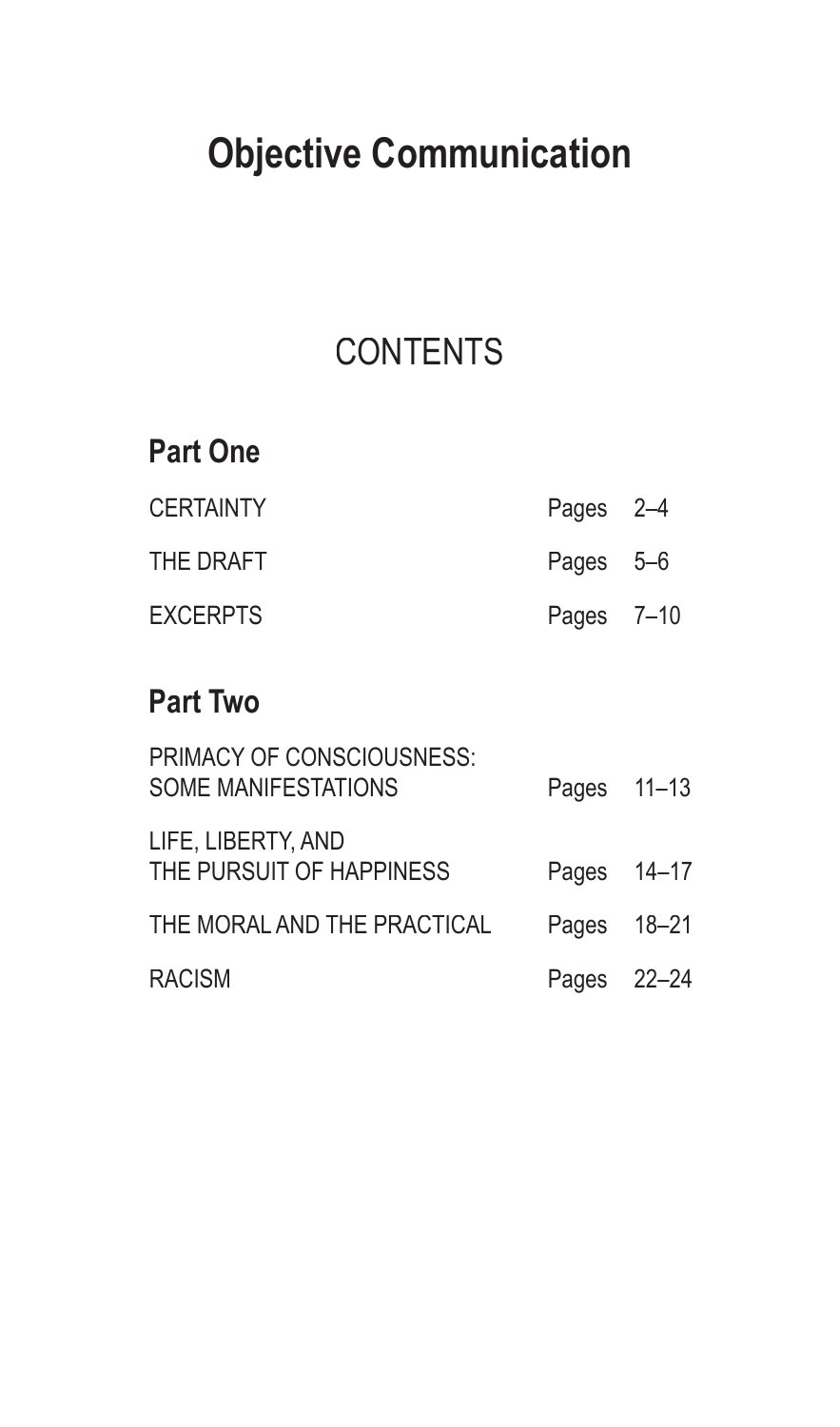#### **OBJECTIVE COMMUNICATION** Part One

#### **CERTAINTY**

It is the purpose of this paper to consider the question: "Can man ever be certain of the truth of any statement?"—or, as it is often phrased: "Is certain knowledge possible?"

I shall attempt to demonstrate the truth of my position on this issue, viz. that certain knowledge of reality *is* possible to man, by pointing out that any other position involves one in a contradiction. The position of those who maintain that no knowledge can be certain is most consistently stated by those who apply their position to the very statement of their case, those, that is, who maintain that they cannot even be certain that certainty is impossible. This type of advocate of uncertainty believes, and believes rightly, that he is the only non-contradictory upholder of universal uncertainty, for, he would say, if anyone maintained that he knew as a certainty that it was impossible to know anything as a certainty, he would be upholding a blatant contradiction. Consequently, the consistent statement of the belief in universal uncertainty is this: Man cannot be certain of anything, and he cannot be certain that he cannot be certain of anything, and he cannot be certain that he cannot be certain that he cannot be certain of anything . . . and so on to infinity. At no point can a state of certainty be reached, and consequently even uncertainty is uncertain, and uncertainty of uncertainty is uncertain, and so on back to infinity.

What I wish to demonstrate now is that this most consistent version of the belief in universal uncertainty is itself *not* an intellectual position, that nothing is being said when one asserts such a position, and consequently, that no refutation nor even consideration of the position is necessary, since nothing is being asserted which one could consider or refute. The truth of this derives from the Law of Excluded Middle, which states that anything (call it "x") about which men talk or think *either exists or does not exist.* It follows that in any discussion about "x" *only two positions are possible:* that x exists or that it does not exist. To say that one is uncertain of the existence of x is not an intellectual position *on the subject of x's existence;* it is the expression of a lack of knowledge about the existence or non-existence of x. Consequently, the statement that one is uncertain of x's existence is irrelevant to the question of x's existence. One need not consider and one cannot refute a confession of a lack of knowledge. The advocates of universal uncertainty, however, are in this position with regard to any x whatever. Of no x can they say: it exists or it does not exist; their statement must always be that they are uncertain of x's existence. Even with regard to the x which stands for universal uncertainty, the advocates of universal uncertainty cannot assert its existence or non-existence; they can only state that they are uncertain of its existence, and this process must, as has been pointed out, continue backwards to infinity. It follows, therefore, that the believers in universal uncertainty cannot assert the existence or non-existence of any x whatever, and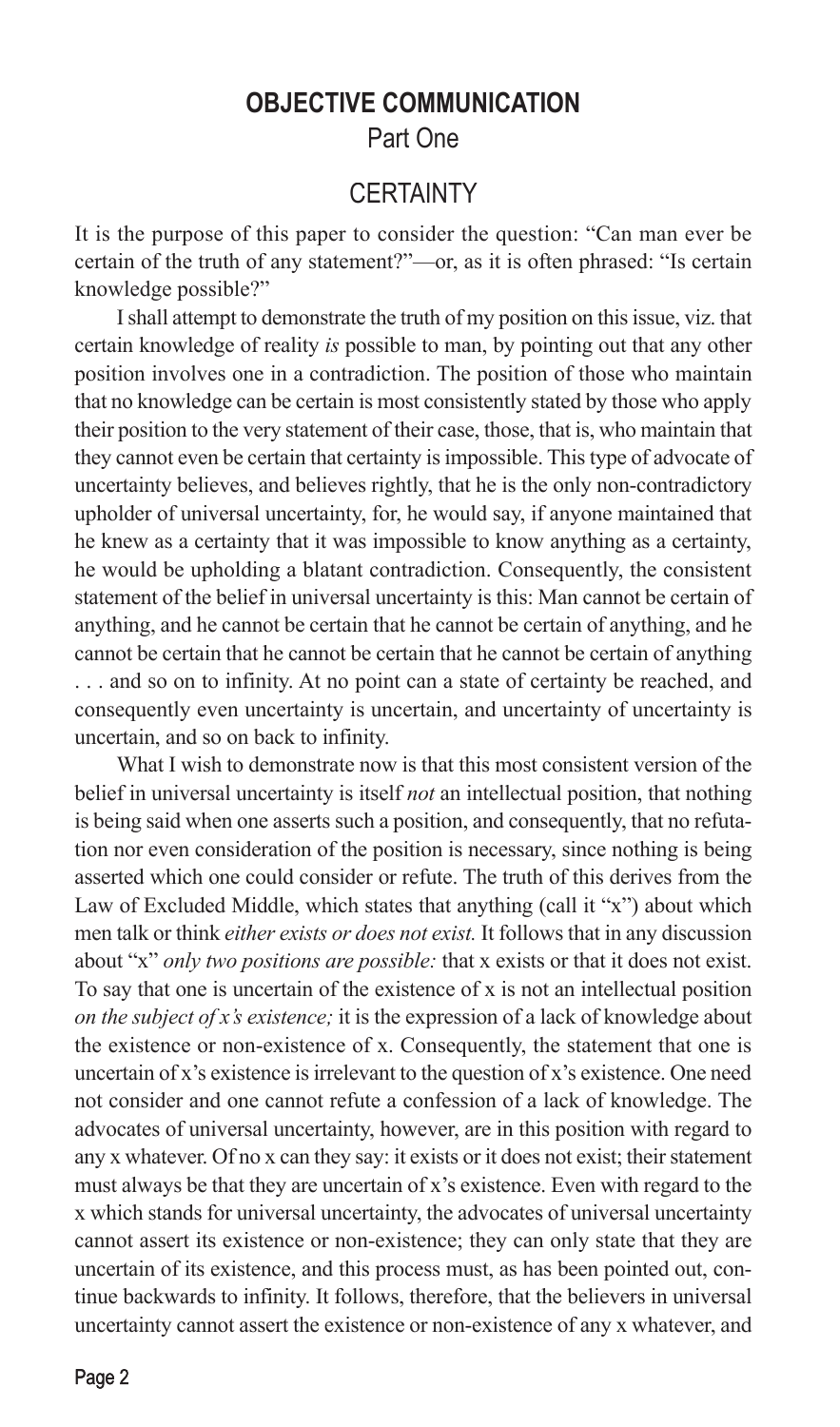that means that they cannot assert any intellectual position. The most that they can do is to confess ignorance or uncertainty about a subject, and even that they cannot do non-contradictorily without carrying the process of perpetual uncertainty back to infinity. Consequently, believers in universal uncertainty never say anything about existence, and, since there is nothing but existence about which to say things, they never say anything about anything, i.e., they say nothing. But saying nothing does not constitute an intellectual position; a confession of total ignorance is not an argument. Consequently, in any intellectual discussion, believers in perpetual and universal uncertainty must, of necessity, be ignored; one cannot consider nor refute that which has not been said.

Believers in perpetual uncertainty have attempted to save their position from the above consequences by asserting that there is one thing man can know as a certainty, and that is that he can never know anything else as a certainty. In this way, an escape from an infinite regress with its fatal consequences is afforded. However, believers in this viewpoint do not recognize that, in admitting the existence of even one certainty, they are giving up the case for otherwise universal uncertainty. Consider the number of truths about which a man must be certain, before he could be *certain* that certainty was impossible. He must be certain that something exists *about* which he is uncertain; that he, who *is* uncertain, exists; that he, who is certain of uncertainty, is capable of being certain of (at least part) of that which exists; that the Law of Identity is true, for otherwise his position is and is not what it is, and under those conditions it could never be certain; that language has meaning, for otherwise his position is meaningless and consequently neither certain nor uncertain; that his position is capable of being communicated to other minds, for otherwise he is beyond the pale of intellectual discussion; and so on. But when all of these certainties are admitted, and all of them must be to enable the believer in the certainty of uncertainty to state his position intelligibly, what is left of the case for universal uncertainty? If a mind exists, capable of knowing for certain facts of reality and communicating them intelligibly to other minds, wherein lie the reasons for believing in universal uncertainty?

It is clear, then, that in the very statement of the position of universal uncertainty, one is either saying nothing at all or one is contradicting oneself. However, the contradictions become even more apparent when one considers the arguments advanced to support the position. All of the arguments, beneath their surface variations, have, of necessity, one point in common: viz. that the very conception of certainty is itself contradictory. There is no way of establishing the impossibility of the existence of anything except by showing that the thing in question is a contradiction, for contradictions are the only things which are necessarily incapable of existence. Consequently, if one wished to *demonstrate* that certainty could never exist (as opposed to merely stating it arbitrarily), one would have to resort to some form of argument proving that certainty is a contradictory conception. "Certainty" and "round squares" would have to be shown to be in the same class, for if certainty *were* a thoroughly consistent and non-contradictory conception, one could never establish the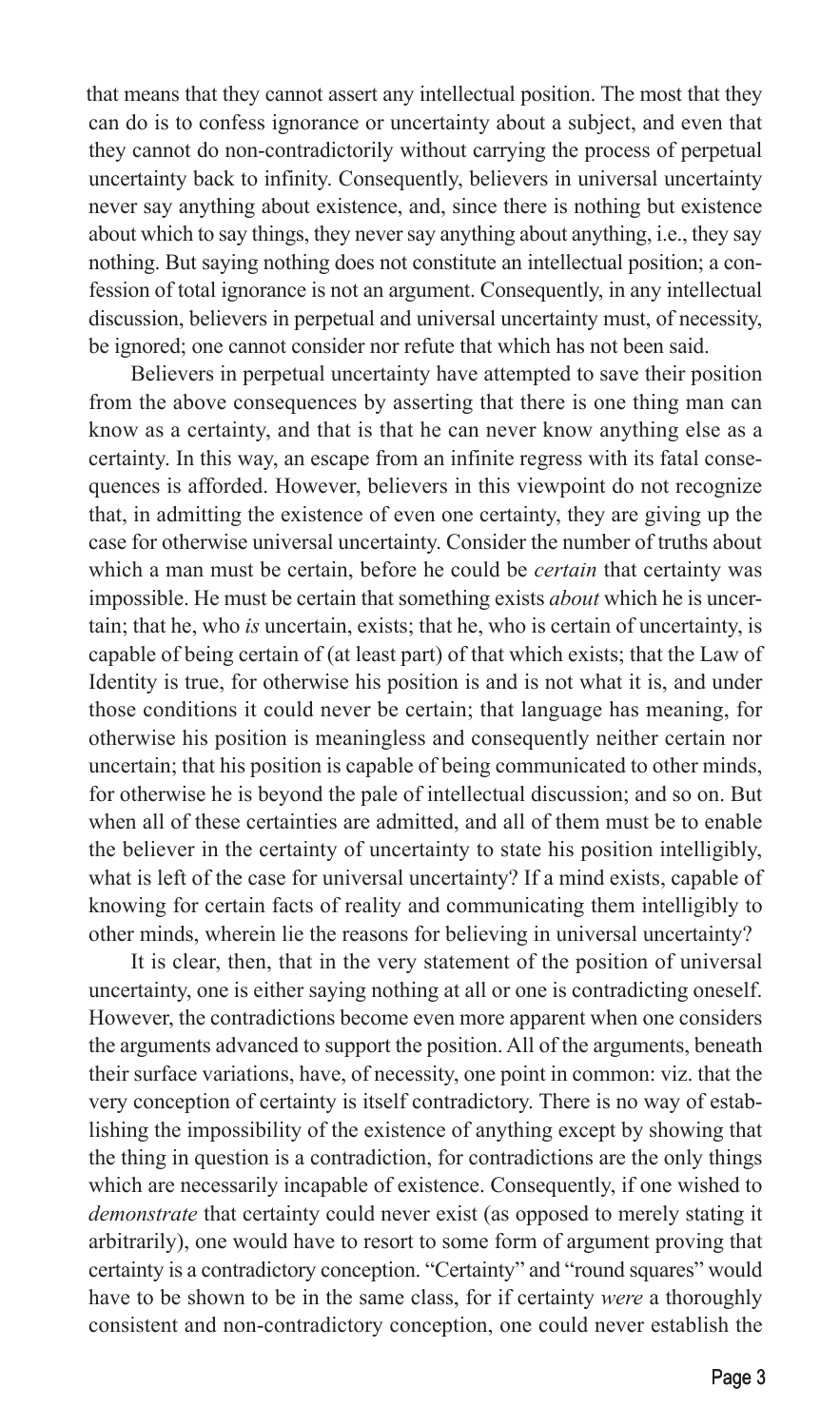impossibility of its existence. As soon, however, as one does establish that certainty is contradictory and hence incapable of existence, it follows, since everything man thinks must be either certain or uncertain, that everything man thinks is uncertain and doubtful.

What the advocates of universal uncertainty do not realize is that in asserting that certainty is a contradictory conception, which they must do to establish their position, they are *ipso facto* rendering their own position—viz. that everything man thinks is uncertain and doubtful—meaningless. This can be shown as follows: Doubt and uncertainty are nothing more nor less than the *absence of certainty.* (This can be verified by an appeal to any standard dictionary.) Consequently, the meanings of "doubt" and "uncertainty" are dependent on the meaning of "certainty," for the "absence of x" means what it means only because "x" means what it does. However, if certainty is a contradictory conception, it is meaningless, for all contradictory conceptions are, with reference to their meaning, in the same class as "round squares." Being contradictions, they stand for non-existents, i.e., for nothing, i.e., they are meaningless. But if "certainty" is a meaningless conception, then the "absence of certainty" is a meaningless conception, for the absence of something meaningless is itself meaningless. In the same way in which "gribble," if it stood for the absence of round squares, would be meaningless, "uncertainty" or "doubt," if it stands for the absence of certainty, is meaningless. Consequently, when the conception of certainty is abandoned, the conception of uncertainty must also be abandoned. But, when this is done, the advocates of universal and perpetual doubt cannot even state their case, and a case which cannot even be stated certainly does not require refutation in order to be ignored. . . .

One of the apparent implications of the theory of universal uncertainty, is that all statements are equally true or false, since all statements are equally uncertain. Believers in the theory of universal uncertainty attempt to save their position from this consequence by asserting that, although *certainty* can never be achieved, uncertainty exists in varying *degrees,* and consequently, some statements, being *less* uncertain than others, have more value. (This position is also expressed by saying that certain statements are more *probable*  than others.) If, however, the above arguments are accepted, it follows that, if certainty is impossible and hence meaningless, uncertainty is impossible and hence meaningless, and consequently that *degrees of* uncertainty or probability is impossible and hence meaningless, since degrees of a meaningless conception is itself a meaningless conception. This means that, if total certainty is not possible, degrees of probability are not possible, and consequently that all statements are equally probable or improbable, and that no differentiation between statements with reference to their truth-value can be made. But that would mean that there is no difference in intellectual value between the assertion of a maniac that he is a sliced cucumber salad, and the Theory of Relativity advanced by Einstein as an explanation of the entire physical universe. And when this conclusion is endorsed, men have reached the final stage of intellectual bankruptcy.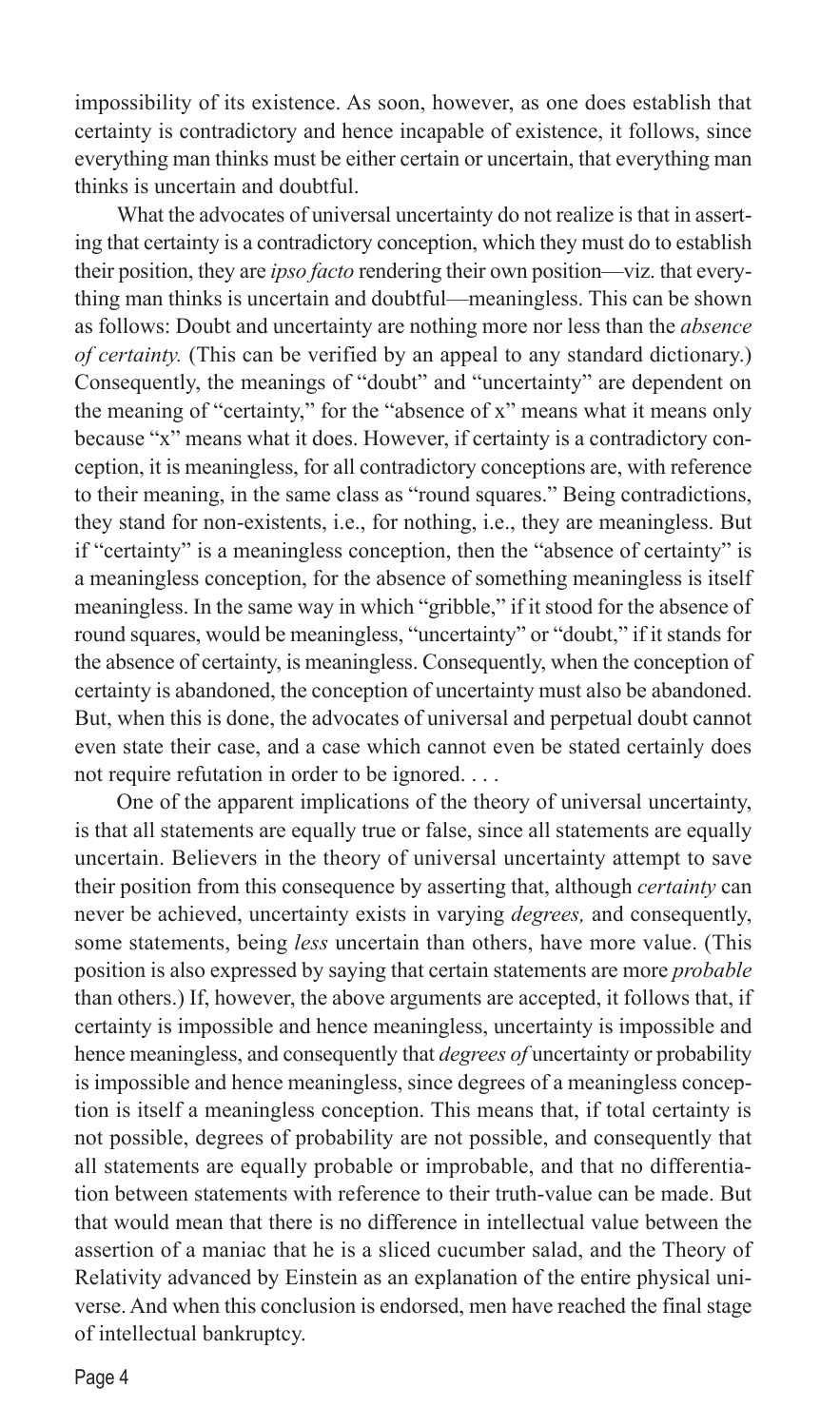#### THE DRAFT

The military draft is an evil institution, which should be rejected by every civilized government. The draft is a gross violation of the rights of the draftees.

The conservatives today favor the draft, but they can be ignored, because they argue on the basis of religion, which is irrational and unproven. The liberals are against the draft, but only because they disapprove of the present war. The war, however, is not really that important. The issue is one of principle.

Since man's life is the basic standard of moral value, by which all actions must be judged, any action which harms or threatens human life, is wrong. And the draft, incontestably, threatens and often harms the lives of the young men drafted: it sends them off into foreign wars, against their own choice, where they can easily be killed or wounded.

It may be said that the draftees will help to save an entire country from the enemy and, therefore, that the net effect of the draft is to preserve man's life. This is the altruistic idea that service to others is good—which I firmly reject. Altruism holds that man should suffer (e.g., Kant). Selfishness is the only proper approach to morality.

Selfishness does not mean trampling on others or doing whatever one feels like. It means acting in such a way as to preserve one's own life, without sacrificing for others or accepting their sacrifices. And to fight in a war one does not believe in, is definitely a sacrifice.

I don't mean to suggest that one should act on whatever one happens to believe, regardless of the reasons for it. One should always act on *objective*  conclusions, which one can prove by logic. Even if a young man is mistaken about the advisability of a given war, however, it is still *objectively wrong* to force him into it against his own beliefs: when you force a man into the army, you are really forcing his mind, and thus destroying it in the long run. Even if the young man has been irrational about rejecting the war, it is still *his mind's*  conclusion, and as such it must be respected by others.

It may be said that if a young man is wrong about a given war, then the government, in forcing him to act on the proper viewpoint, is forcing the *truth* on him, and thus is really helping his mind. How can the government be so certain of what is true? Does it know more than the citizens? How can it set itself up as the absolute judge? Is there no room in a free country for disagreement?

History proves that the draft is impractical. In a free country, men always volunteer (if they approve of the war), and they perform more efficiently than conscripted troops. This is especially true in the modern age, with our different weapons. The real issue, therefore, is motivating men to enlist voluntarily, which means: paying them enough, i.e., the real issue today is money. We need merely cut out some useless welfare programs and give the tax money instead to the military.

Of course, a government should not have the power to tax, any more than it should have the power to draft. But you cannot undo all the controls at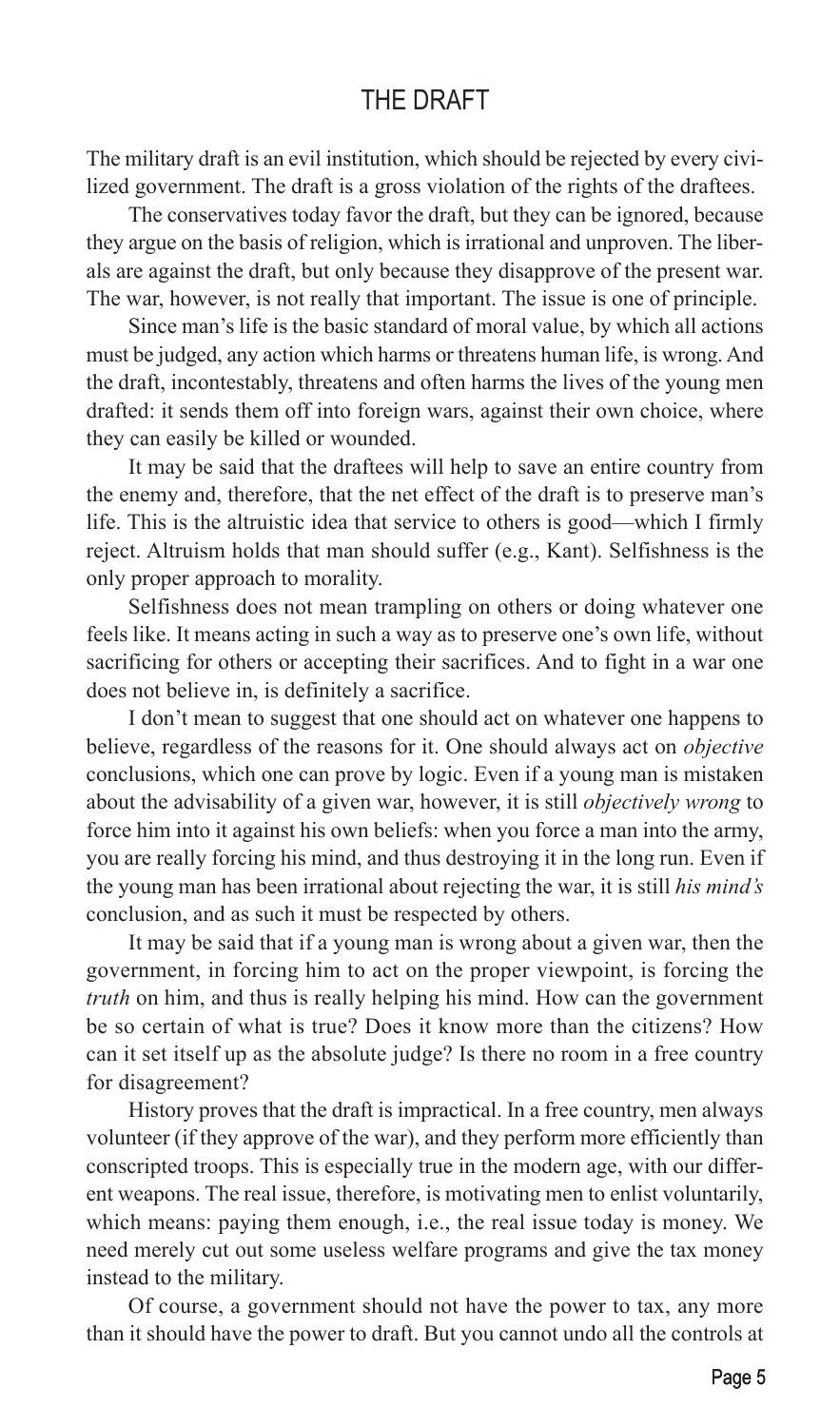once. And the right to life is more important than the right to property, since it is the source of all rights.

Those who grasp the above will have no difficulty in seeing the draft as merely one more example of the evil of the statists, whose only concern is to augment their power over the country. If one understands what the draftchampions are proposing, and what it would do to this country's youth, the statists' evil becomes inescapable.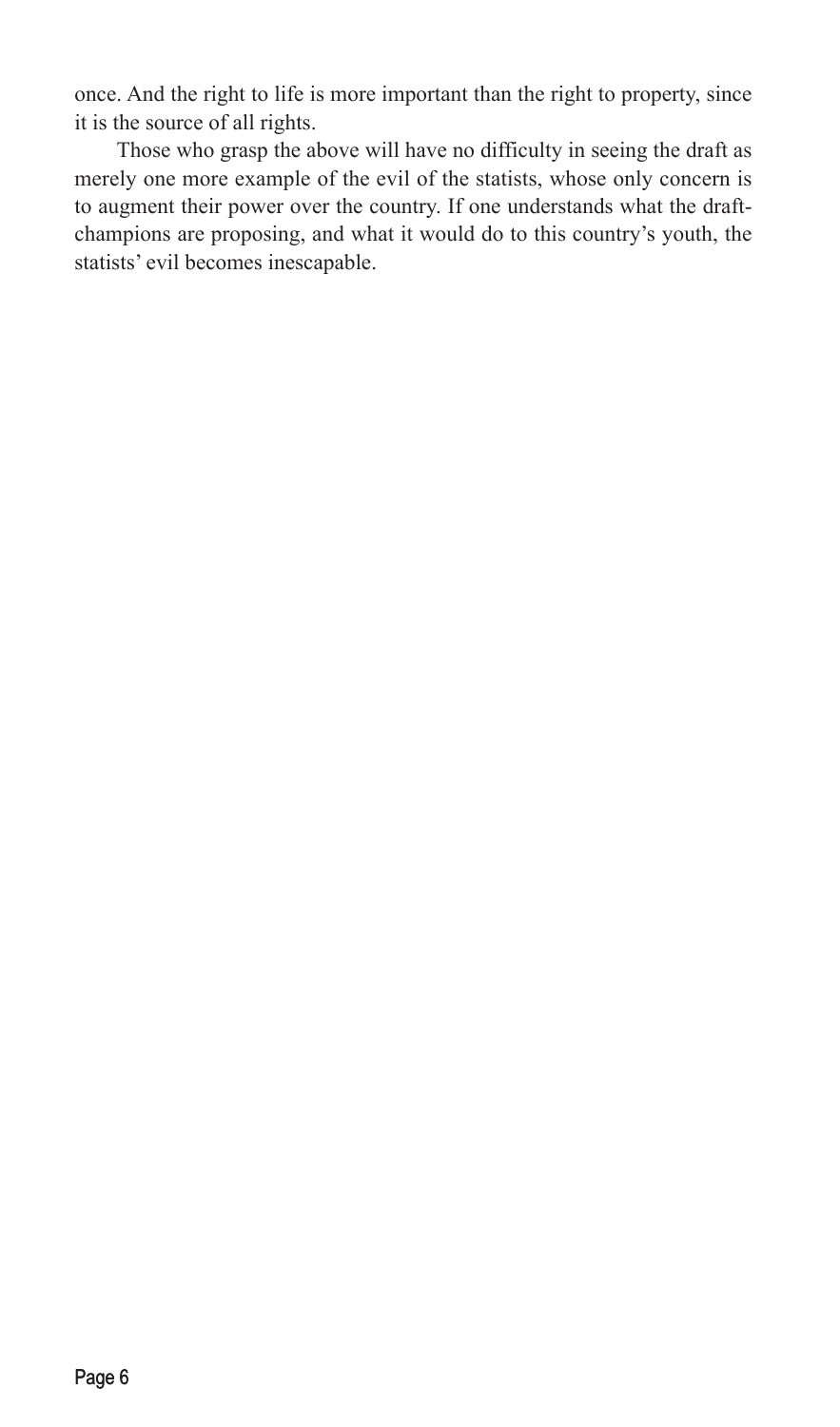#### EXCERPTS

- (a) "Justice" means having the right idea about men, and acting on it at all times. By the "right" idea, I mean one based on the facts of reality. Most times, the appropriate action is a trade, i.e., giving others the equivalent of what they give you.
- (b) In a proper capitalist system, as a matter of *law*, no individual and no government can exert a deleterious influence on the achievement of any other person's rightful values or goals.
- (c) [From a paper on why the pursuit of happiness cannot be arbitrary.] Just as everything else in the universe has a specific identity, so does man. No man, to be sure, is the same as any other; there are innumerable stylistic, optional, particular differences among individuals. But the unalterable fact is that man must *use* the single most important tool of his survival—his mind. He must at once seek, and want to seek, nothing but the goals consonant with the life of a rational being.
- (d) [Start of a college assignment on the topic: "Will America's obsession with repentance prevent Senator Kennedy from gaining the Democratic Presidential nomination in 1980?"] It is a good thing that Americans are "obsessed with repentance." "Repentance," in this context, means concern about morality. If anyone ever gave pause to a moral man's mind, Edward Kennedy would certainly be at the top of the list. And he is growing closer to the bottom of America's Presidential candidate list for the same reason.

 There are two essential things a voter must judge about a candidate: his ideas and his character (has he got integrity, honesty, rational judgment, etc.). By his political ideas alone, Kennedy is evil. But the campaign has focused more, so far, on his character, which, as people are beginning to see, is as bad as the ideas which molded it.

 Kennedy is a man who thinks he can get away with anything. And he has. He is caught cheating in college. He is caught trying to outrun the police in a speed chase. He is well-known for his adulterous affairs. He panics and is responsible for the death of a young woman and lies about it repeatedly. How does Kennedy get away with such blatant immorality? He has the Kennedy family power and image to rescue him. It has operated for him in the past. Today, in a losing struggle for the esteem of Americans, Kennedy is panicking again. He embarrasses himself by declaring (in answer to Vice President Mondale's accusation) that neither he nor any of his brothers can be accused of disloyalty. A statement like that from this man means that he is sinking and will say anything to save his image even if it means robbing the graves of his dead brothers for the prestige he will never earn. . . .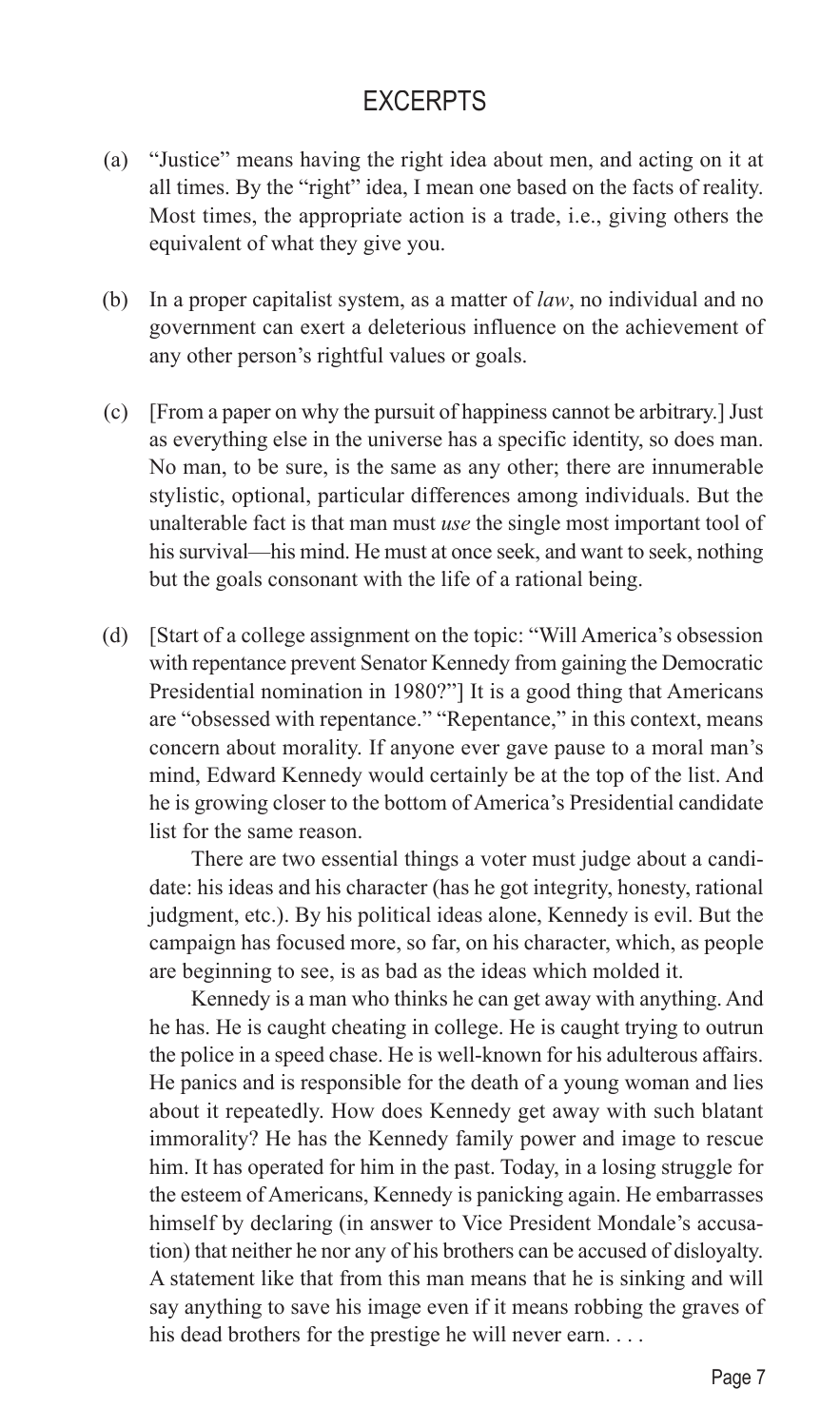- (e) [From a polemic against altruism] If you chose to be an altruist, you would have to devote your time, your effort, your life to serving others. But if you did, when would you have the time to sustain your own life so that you could go on serving others? For if you wanted to be moral according to altruism, you could not take a single action which would benefit yourself. To do so would be immoral. Your mind, therefore, would have to stagnate. You would not be able to earn money to buy food. To do so would benefit no one but yourself. You would starve.
- (f) [From a paper which defends the policy of lecturing by college teachers] One stock charge made against lecturing is that it is "spoonfeeding" the student, that the student never has a chance to think for himself.

 I am sure that the "spoonfeeder" type of lecturer is definitely bad, for his lectures amount to muttering a few facts about the subject matter of the course and, most often, spouting many evaluations. This "spoonfeedet" takes the liberty and the power (of being in front of a class) to inject his personal opinions whenever he gets the chance. His commonest comments are something like this: "Of course, today, we know that Aristotelian logic is out-of-date and completely indefensible," or "Obviously, Milton was the greatest poet ever to have lived." The "spoonfeeder," I'm sure, never even conceives the possibility that someone believes Aristotelian logic to be sound and very relevant to today or Milton's poetry to be poor. He may think of this possibility and consequently allow a few students to disagree with him. Many times the "spoonfeeder" glosses over the student's disagreement by saying that everything is a matter of opinion. At best, the "spoonfeeder" may give some careful consideration to the student's opinions.

 The point, however, is that the teacher dare inject any of his own opinions in the classroom at all. And this is the major fault of the few teachers who do lecture. Colleges are supposed to be citadels of the intellect with the pursuit of truth as their major goal and academic freedom as the means to that goal. This means that each student comes to college in order to pursue knowledge and truth; and each student must decide for himself what constitutes truth in any particular field. Consequently, any teacher who frequently injects his own opinions in the classroom is denying the student his academic freedom to pursue the truth *as* he sees it. In other words, the greatest sin any teacher could commit in the classroom is to inject his own opinions in his lectures. The evaluations must come from the students; the facts from the teacher

 (g) [From a polemic against Hume] According to Hume, we value whatever is pleasant and call evil that which is painful. But there is nothing to guarantee that the values selected in this manner will be based on the standard of life. Thinking, for example, is a painful process for many people, yet thought is man's primary tool of survival. On the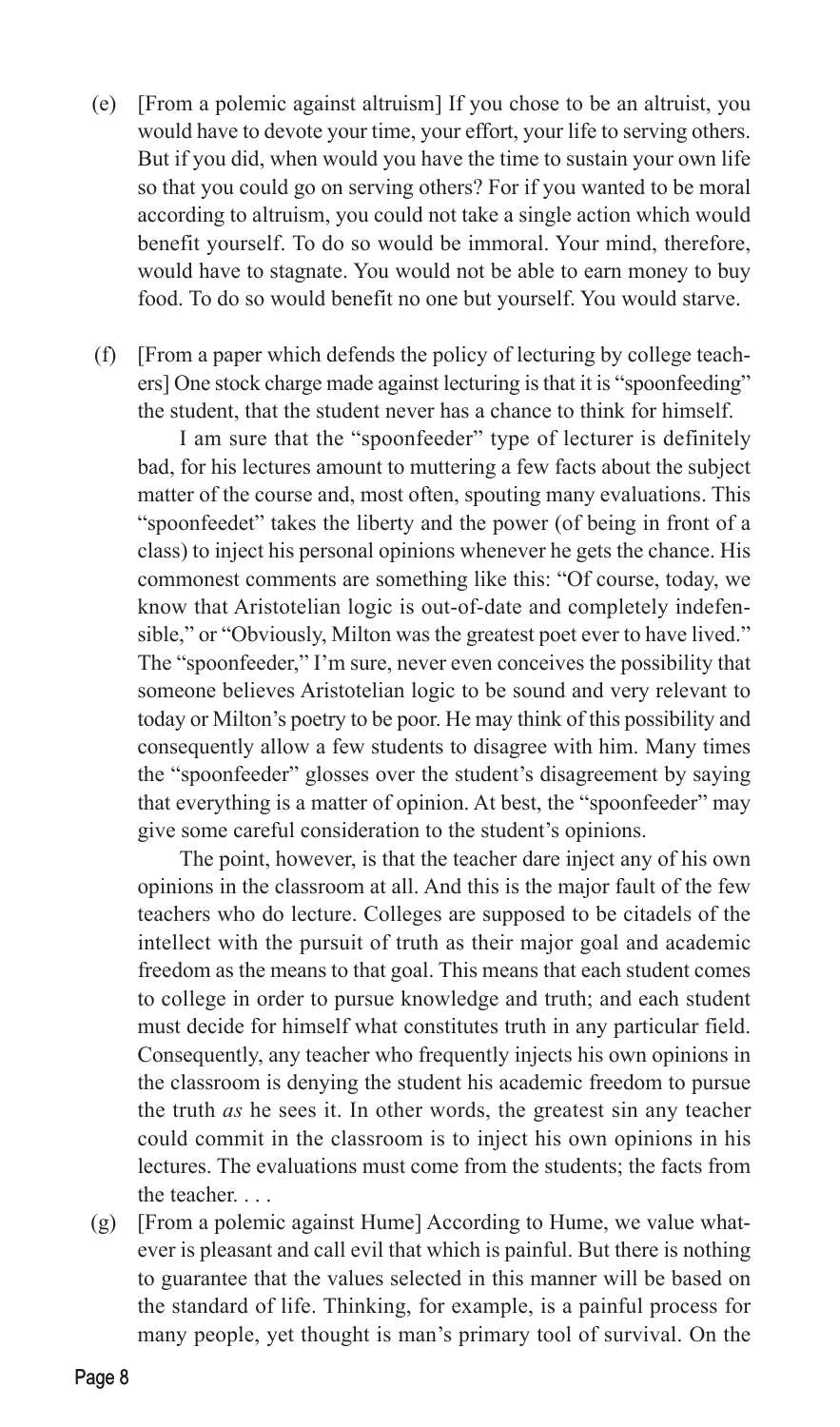other hand, a man may avoid thinking and perhaps live pleasurably off the effort of those who do think, by either begging or stealing; but by the code whose standard is life, non-thinking is evil because it destroys Man's life. Therefore a man whose values are acquired by Hume's method could hold irrational values, and, in fact, it would be very unusual to find a man holding a rational, consistent set of values which he had acquired by seeking pleasure and avoiding pain.

- (h) An "axiom" is an explicit statement of fact so fundamental as to be self-evidently true. (Self-evidence is one of the distinctive features of an axiom.) The primary philosophic axioms are: "Existence exists"; "Existence is Identity"; and "Consciousness is Identification."
- (i) [Start of a paper on the evil of initiating force] Most species of animal are adapted to their environment. Their tools of survival have a limited range; beyond that range they cannot function. Man is different. Because he can adapt his environment to himself, he is not limited to a specific natural habitat; there is no natural condition in which he could not, in principle, survive. There is, however, one *social* condition incompatible with the human form of existence, a condition that vitiates man's means of survival. That condition is coercion.
- (j) [From an attack on government aid to the arts] It is bad enough that so many aspects of our lives are subject to government direction. But to drag the lofty sphere of the arts down to the murky depths of politics with the government ultimately deciding how much money is to be made available, and under what conditions, and which art works are "worthy" of support and which aren't—is a degradation that art surely does not deserve.
- (k) [From a discussion of women's books] Any attack on the other sex—as a collective—is an attack on one's own sex. Attacks on females as a sex are more devastating to the male than may seem likely at first glance. It is too little realized that women have been used as decoys behind which the attack on the male has continued unabated and unidentified for years.

 In almost any novel you pick up, you will be informed at least once and usually more often, through narrative, description or dialogue, that "all females are treacherous" or "illogical" or "untrustworthy" or a "necessary evil." But if this is so, what does it say about the men who love women? It says that they are corrupt and self-destructive by nature.

 You've heard it repeated in movies, novels and from co-workers that the presence of a woman in an office filled with men is trouble; that the simple fact that a woman is around means that men will behave in an unseemly manner; that it is the presence of a woman which is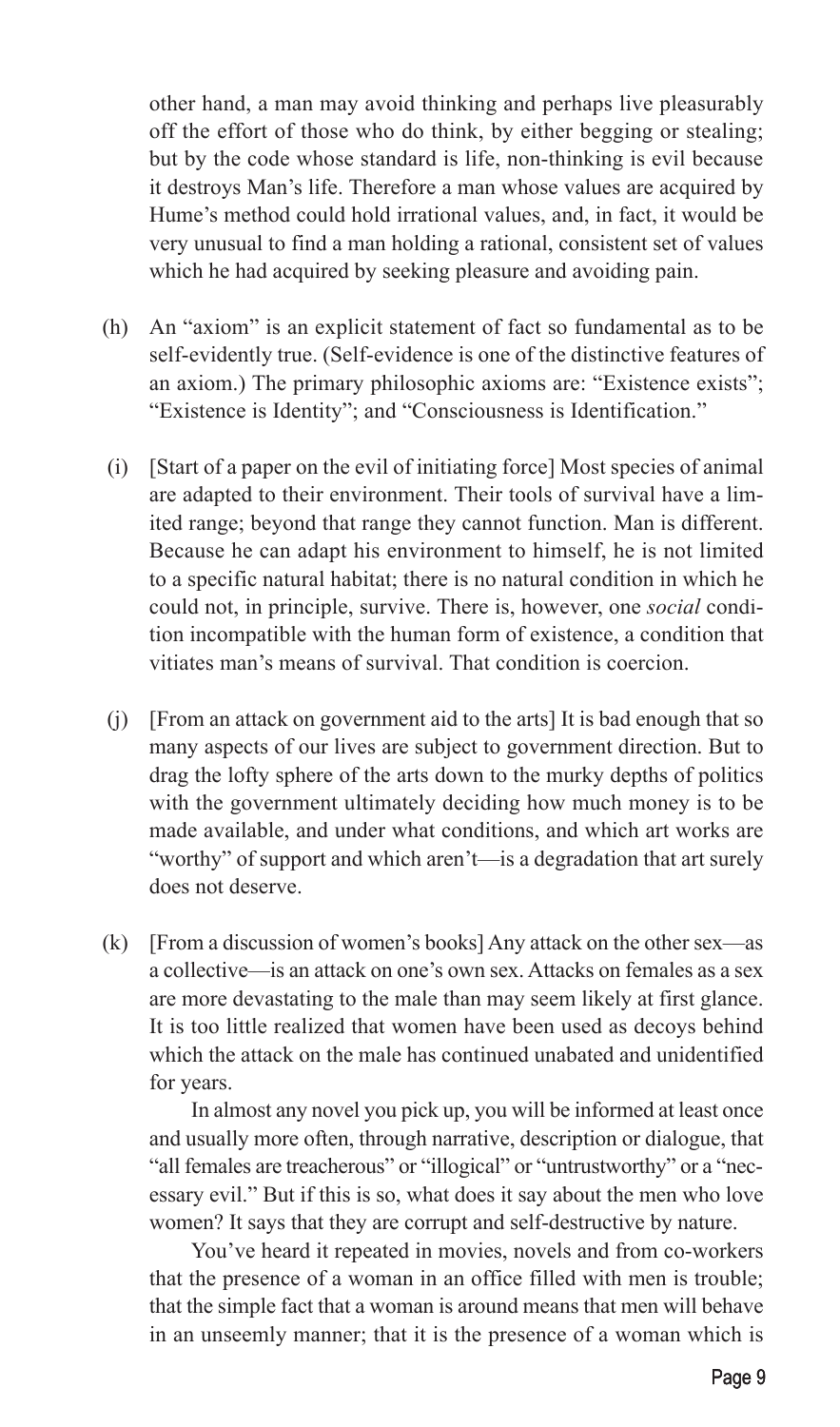the cause of such behavior. In other words: women are responsible for men's actions. But if this is so, what does it say about a man's view of himself? It says that he is a crawling, helpless robot at the beck and call of another human being, with no power to assert his own desires.

 It is pathetic that few realize the actual purpose of the attacks upon the female as a sex.

 (1) [From a discussion of free will] The conceptual faculty cannot be deterministic. There is no way man could automatically conceptualize without some means of selectivity. The field of what concepts could be formed is too wide. If a man were automatically programmed to form all the concepts suggested by the things he saw and heard at every waking moment, he would starve, because every new thing would launch his brain into overdrive in a continuous rush and he would never have time to act. And he could not be programmed only to think and act in a pro-life way, because a concrete action that might be pro-life in one instance might not be in another, and he has to have the capacity to choose in each instance. There is no automatic way of thinking that could be programmed into the species: each man's conceptual experience as he goes through life will be different.

 (m) [Start of a college paper on the base of morality] Let's assume that there is a society with no moral concepts (assume, for instance, that this society is a generation which was brought up in isolation, without any "moral training" by parents). A philosopher from our society confronts them and tries to get them to accept an explicit morality; he tells them they need a set of rules to guide their actions. The spokesman for the amoral society asks: To guide our actions *toward what?—*and *why?*

 The moralist has three possible lines of reply. (1) He points to some actual goal of the amoralist, which moral rules would help to foster—e.g., "If you give up smoking, you won't contract cancer; therefore, don't smoke." Or: (2) He points to a goal which, he claims, the amoralist *should* hold—e.g., "If you give to charity you are helping others, and you should always help others." Or: (3) He merely repeats his claim that men need moral rules, with no further elaboration.

 Obviously, (3) would be dismissed as no answer by any rational man. If (2) is chosen, the amoralist will now repeat his question about the new claim (e.g., *"Why* should I help others?"), thus facing the moralist with the same three choices again. Eventually, the man who chooses (2) will be forced into justifying it at some point with an argument of type (1) or (3). But (3) is invalid. Hence, any rational morality must be based on values which human beings already hold.

 Morality cannot tell people what they *should* value. It has no way to prove its start. It has to start with what people actually want or desire.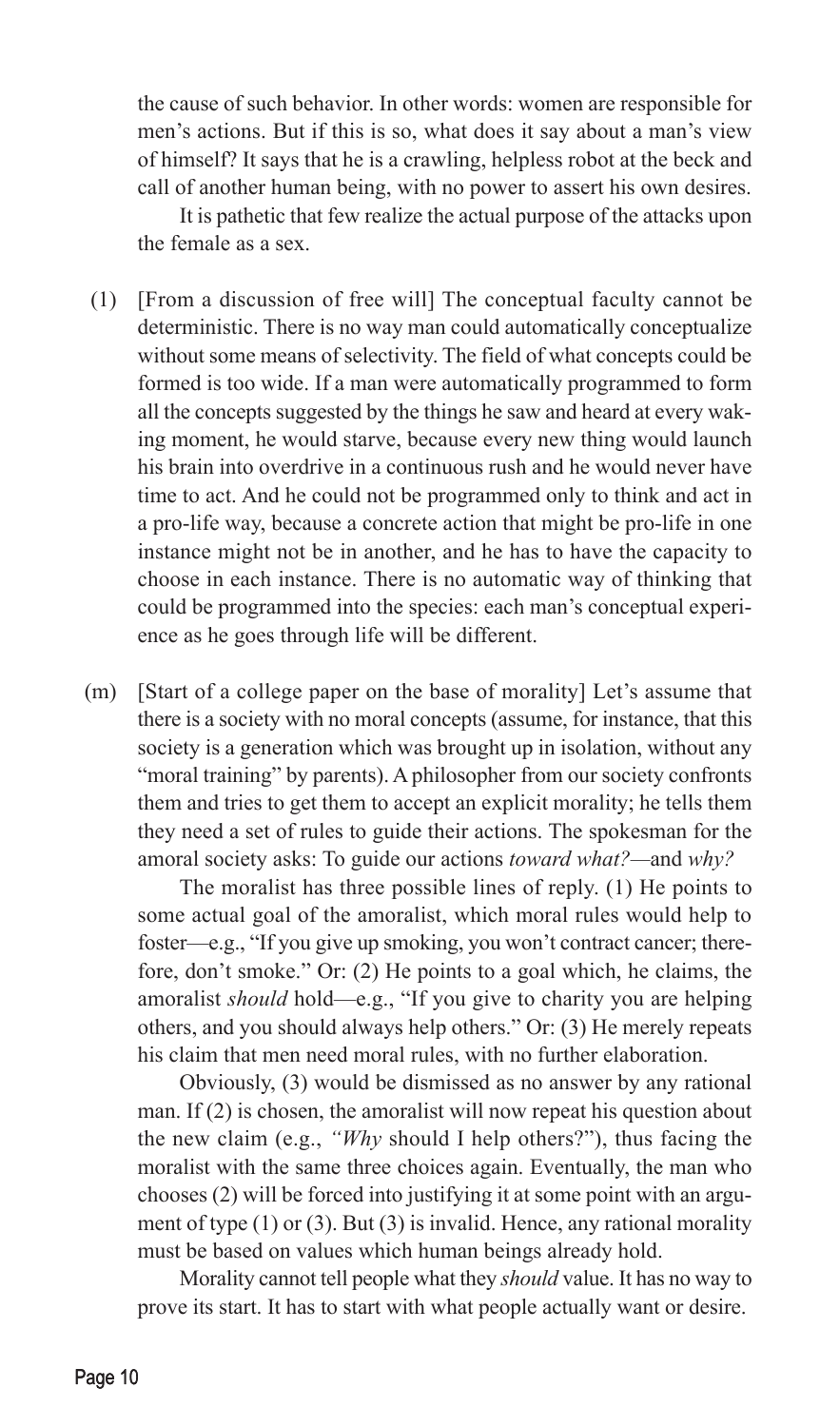#### **OBJECTIVE COMMUNICATION** Part Two

#### PRIMACY OF CONSCIOUSNESS: SOME MANIFESTATIONS

"That drive was one where all sorts of thoughts went through my mind: one of complete disbelief that what had happened, happened; I remember looking out the window and *trying to hope* that I was going to see her walking down the road; as I miraculously had escaped that perhaps she had miraculously escaped as well. I really *willed* it in my mind that she survived and really *forced* myself to believe that she did. I had these false hopes that perhaps when I first saw the dawn of a new day, it would eliminate and eradicate the nightmare of the night before. I *prayed* that that would happen, that in the morning it would be passed and that in some miraculous way, Mary Jo had returned to the cottage." [Emphasis added.]

In an attempt to defend actions which resulted in the death of a young woman in 1969, Senator Edward M. Kennedy made the above statements during a 1974 interview. Would *you* deal with a man who, when confronted with the facts of reality, had to "force himself' to believe otherwise?

Why would a man think this way? What is the cause, the basic philosophic principle involved that made possible such a course of action and thought? A clue to the answer can be found by identifying the assumptions that Kennedy's statements make about the relationship between man's mind and the external world, between consciousness and existence. First is that if existence is not what one wants it to be, one can try to change it; that the facts can be created by one's "will," by "trying to hope," or by "praying," i.e., by an act of consciousness. This means that existence is dependent upon consciousness. The second assumption is that one does not need to look *outward* in order to know existence but one can look *inward* at the thoughts in one's own mind and "force oneself to believe" that existence will be what one wants it to be.

This view of the relationship between existence and consciousness is called *the Primacy of Consciousness.* Metaphysically, it is "the notion that the universe has no independent existence, that it is a product of consciousness. . . . The epistemological corollary is the notion that man gains knowledge of reality by looking inward" 1 at consciousness. Thus, consciousness has metaphysical primacy.

This principle, I submit, dominates today's cultural atmosphere and is the cause of our cultural disintegration. This can be seen in the sphere of human action in which all human beings participate: the economy, and the controls imposed on it.

Consider the antitrust laws in the United States. One of the alleged main purposes of the Sherman Act of 1890 was to prevent individuals or companies from engaging in practices which would result in "restraint of trade" among the States of the United States. It did so by declaring that every contract which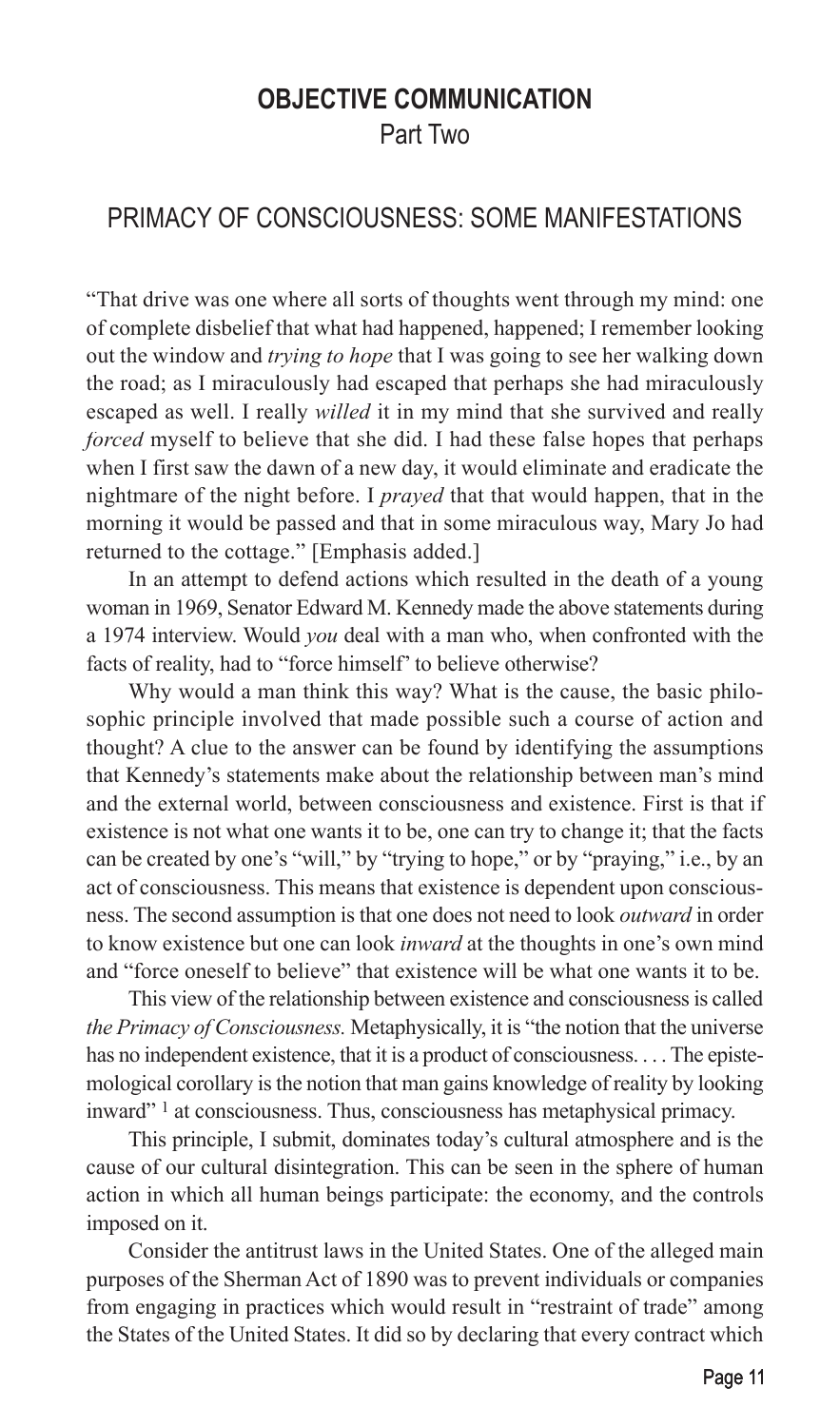is found to be in restraint of trade is illegal. However, how does the judicial system define "restraint of trade"? In his analysis of antitrust laws, A. D. Neale points out that "unfortunately, no straightforward definition can be given, for 'restraint of trade' is a legal term of art, deriving its meaning from the current decisions and constructions making up the particular body of law in which it appears. . . . Thus, where antitrust is concerned, nothing less than the whole body of case-law constitutes the definition of 'restraint of trade'; it can be given, if at all, at the end of the book but not at the beginning. . . . The courts in the United States have been engaged ever since 1890 in deciding case by case exactly what the law proscribes." 2

How does a judge interpret and apply the provisions in the Sherman Act? Judge Learned Hand said of such a task that "the words he must construe are empty vessels into which he can put nearly anything he will." 3

One government official, Emanuel Celler, an ex-chairman of the House Judiciary Committee, has stated, "I want to make it clear that I would vigorously oppose any antitrust laws that attempted to particularize violations, giving bills of particulars to replace general principles. The law must remain fluid, allowing for a dynamic society." 4 Thus, the government official wants *law*—the reality within which the businessman functions—to remain fluid, dependent on the government officials' minds' formulation and interpretation.

Try to imagine the mind of a businessman who would act within the context of the antitrust laws. He would have to follow *every* antitrust case and retain all the evidence of the "whole body of case-law" in an attempt to define the concept of "restraint of trade." This would be necessary in order for him to know whether or not he was acting illegally. What would be the status of such a definition which, after *he* had been on trial, could be amended by the judge's "will"?

What possible courses of action and thought would such a businessman take? One possibility could be to simply accept the government officials' words because "the law must be obeyed." A second possibility is as follows. The businessman looks *inward* at his own consciousness and his desire to produce and trade goods. He also observes that reality depends on the officials' minds. He notices that, at times, the reality created by others clashes with his desire. To alleviate this, he uses the premises that reality depends on consciousness and that knowledge is acquired by looking *inward* to try to create the reality that is dependent on *his* consciousness: his desire to produce and trade goods. Thus, he resorts to techniques of influencing the minds of these "others" by what is commonly called bribery or lobbying, i.e., methods of determining what is in the minds of the government officials.

The primacy of consciousness can now be seen to be the dominant premise of the entire mixed economy, with all of the influence peddling by politicians who "create" reality by means of the laws they do or do not pass. In the field of energy, people want electricity and heat but tax the producers (those who have looked *outward* to discover the means and tools of production) for making "excessive" profits. What is "excessive" profits and who determines it? No answer; consult the minds of the legislators.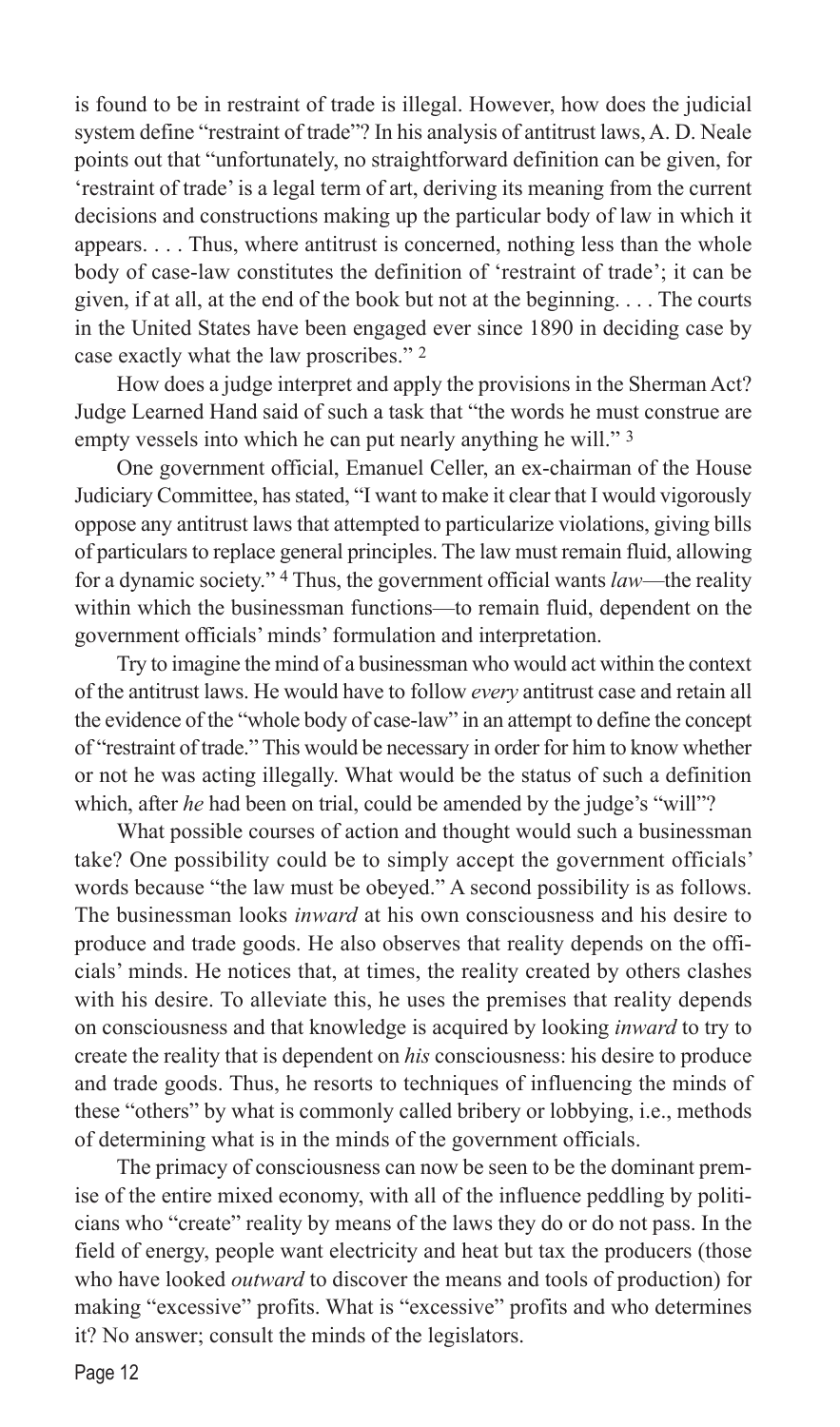What is the fundamental error involved in the primacy of consciousness? The principle is incompatible with the law of identity which holds that an entity is itself, that existence is what it is, that A is A. The primacy of consciousness holds that A can be non-A if consciousness decrees it: a dead woman can be alive if one forces oneself to believe so; businessmen should look outward when producing steel but let's not define "restraint of trade" or "excessive" profits; there's no problem in never defining concepts or "putting nearly anything one wills" into a concept, consciousness decrees it to be so. The primacy of consciousness principle also evades the fact that consciousness can possess knowledge only *after* it has perceived existence; this is the prerequisite for it to identify itself as consciousness.

The dominance of the primacy of consciousness produced today's culture because of the fact that A is A. The function of the mind is to perceive reality. If one holds the mind as constituting the basis of reality, then one must engage in practices to acquire knowledge about the mind with no reference to existence. When one encounters other minds that are not readily amenable, one must use whatever means available to influence these other minds to suit one's own mind. Hence, the spectacle of businessmen falling over each other in attempts to influence a senator's vote.

Today's cultural atmosphere will be reversed only when people reject the primacy of consciousness and uphold the opposite principle: the *Primacy of Existence*. Metaphysically, it is "the axiom that existence exists, i.e., that the universe exists independent of consciousness . . . that things are what they are, that they possess a specific nature, an identity. The epistemological corollary is the axiom that consciousness is the faculty of perceiving that which exists—and that man gains knowledge of reality by looking outward." 5

It is on such a base that people will realize that reality cannot be created by their minds, that praying won't make it so, and that businessmen can't produce under conditions of existence which make it impossible to produce.

- 1 Ayn Rand, "The Ayn Rand Letter," vol. 2, no. 12; 12 March 1973.
- 2 A.D. Neale, *The Antitrust Laws of the U.S.A.*
- 3 A.D. Neale, *The Antitrust Laws of the U.S.A.*
- 4 Harold Fleming, *Ten Thousand Commandments.*
- 5 Ayn Rand, "The Ayn Rand Letter," vol. 2, no. 12; 12 March 1973.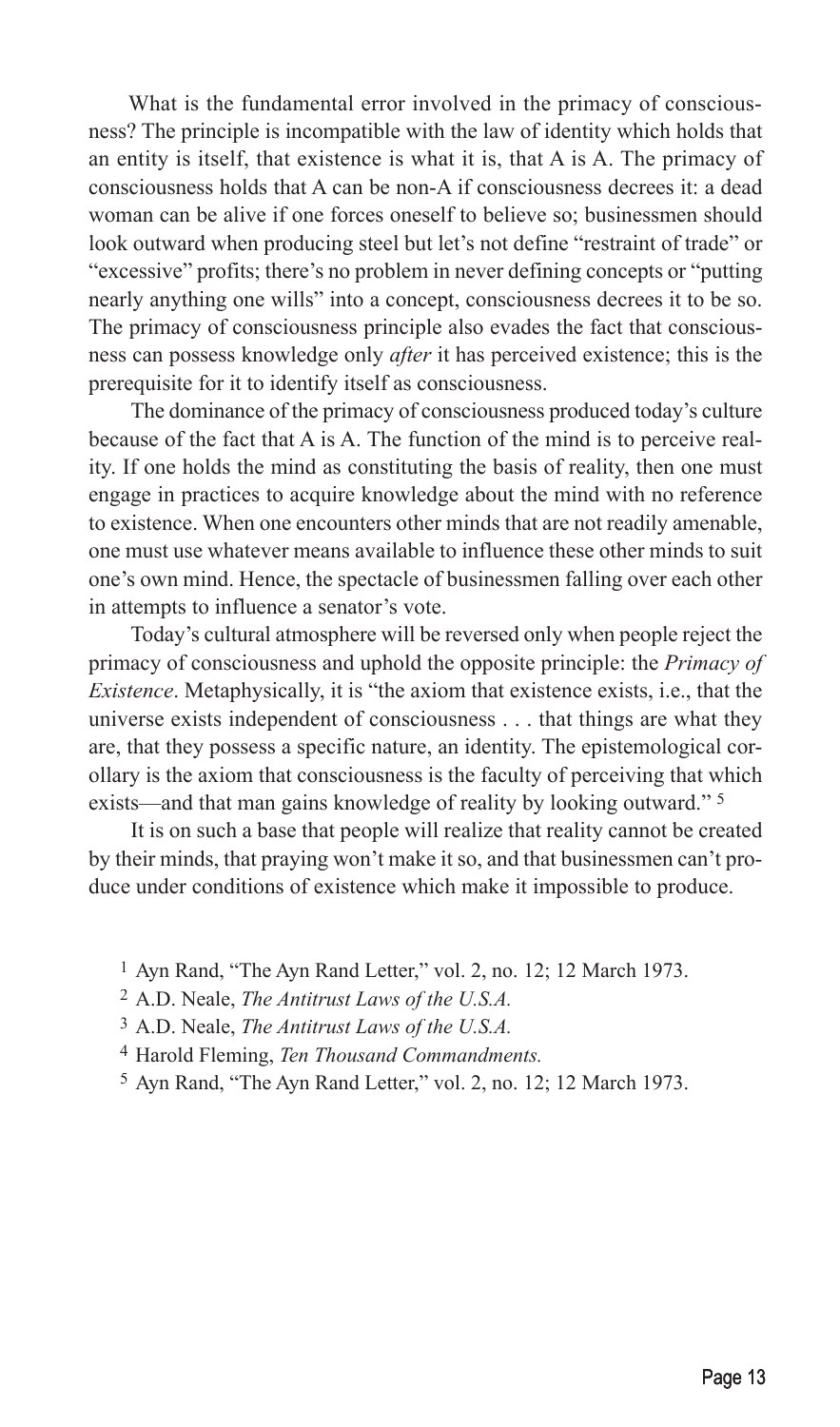#### LIFE, LIBERTY, AND THE PURSUIT OF HAPPINESS

Liberty. An American will put his life in jeopardy for it and declare the pursuit of happiness impossible without it. For us, the very sound of the word makes the heart beat a little faster, the shoulders square to support an incomparable value. There can be no doubt of our intention to support it—or of our resolve. And as for understanding it—we believe we understand it better than any other people. Why, we created the very model of liberty: the American Constitution and the Bill of Rights. And yet, we stand by helplessly confused in the face of crisis after crisis: abroad—the issue of ownership of the Panama Canal, detente with the Russians versus military preparedness, the Iranian seizure of our embassy; at home—an inability to evaluate the merits of wage and price controls, gasoline rationing, and welfare programs. In the face of each issue we are unable to discern what action will support liberty and the political rights that implement it. Clearly the deficiency we must repair is in understanding; in order to know what action to take we must first gain a more thorough understanding of what liberty is, and as a consequence what it requires.

At the center of the idea of liberty is the idea of political rights: A man who is free has rights, and a man who does not have them cannot be free. But here also there is confusion; should we respect the public's right to unbiased news or the publisher's right of free speech? Does a worker have the right to a job or does his employer have the right to fire him? Are rights always more important than other considerations—like providing for the poor?

We can evaluate political rights only by evaluating the underlying moral code of which they are the implementation. A physician evaluates a drug by its ability to implement his underlying professional code of ethics: to heal the sick. Without reference to this underlying code he would have no basis upon which to judge any particular drug. Americans are unable to judge between two radically different evaluations of political rights because most Americans believe in elements of two mutually exclusive moral codes.

The man who upholds the first of these two moral codes holds as his supreme value—as the primary value against which all else is measured as good or evil—his own life, its furtherance, and fulfillment. The man who upholds this moral code, rational selfishness, *must* evaluate political rights as a necessity-for without political rights he does not have the right to take the actions necessary to support and further his life, nor the right to keep the products of his labor.

The second moral code is the only other possible alternative: If a man does not hold his own life as his highest value, then something else must occupy that position. But selection of a primary value (that is, a value-standard) determines the value of all else by the criterion of how well it serves the primary value. If the primary value selected is the public good, then everything else including a man's life must be judged by how well it serves the public good. According to such a moral code, rights are a value only so long as they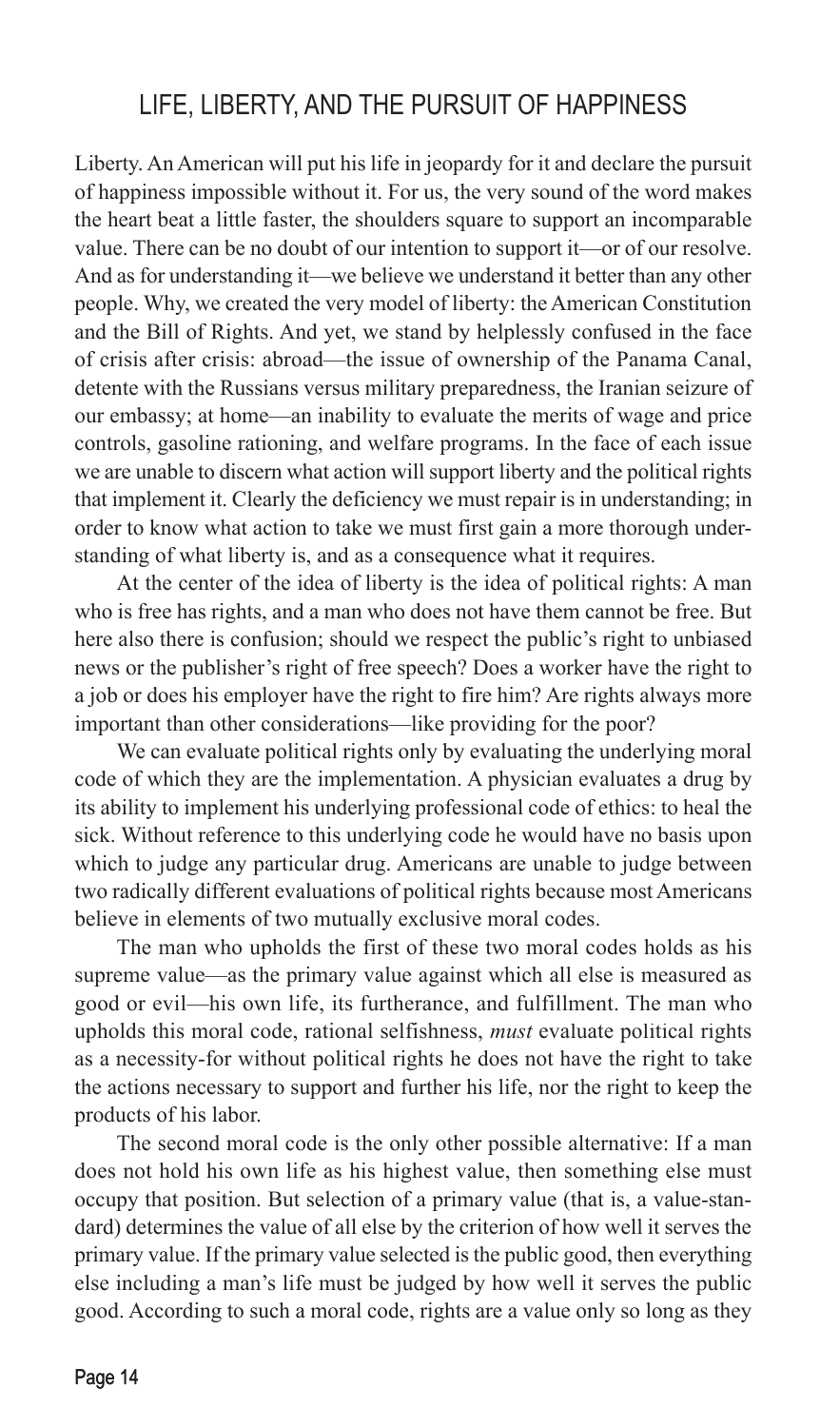coincide with the public good—or with what a majority believes is the public good, or with what politicians declare it is. Regardless what is chosen as the primary value—whether a deity, the Aryan race, or the common good—if that value is anything other than man's life, his life *must* be held as potentially expendable. The physician who holds the advancement of medical knowledge as his *primary* professional ethic must sacrifice his patients to any experiment which may advance medical knowledge.

Nor is it possible to combine two moral codes which have differing primary values. The physician who holds medical progress as his primary value in patient-care may argue that this is compatible with consistently beneficial patient-care. But there will always be cases in which he must choose between the two values, and if he insists upon not choosing between them—not relegating one to a lesser position of value—he will lose the ability to make consistent decisions. He will sometimes act in the support of one and sometimes in the support of the other; sometimes he will experiment on his patients and sometimes not. The attempt to combine two value-standards in a political system must fail for the same reason: Whenever two opposing actions, in support of two differing value-standards present themselves it is necessary to choose between them. If the public good will be served by taxing the middle class to support the poor, and the individual's good by allowing him to spend his money as he sees fit, the political system can take the individual *or* the public good as its value-standard. It cannot simultaneously do both. In America, it vacillates—sometimes recognizing the rights of the individual and sometimes sacrificing them to the "higher" value. In Russia, the value-standard of the public good is far more consistently applied—with the inevitable consequence of the sacrifice of the individual and the rights that protect him.

The results of the moral code of altruism, regardless what value-standard is chosen as "higher" than man's life and the rights that make his proper survival possible, have been demonstrated in China and Russia. The results of the attempt to mix altruism and rational selfishness are now apparent in our own country—the unstable mixed economy that results from a mixture of moral codes, the mixed concept of rights which attempts to keep the concept of rights and of liberty without holding man's life as a *consistent* value-standard, the mixed foreign policy that is the result of the attempt to consistently defend liberty without first defining precisely what it is and what actions it requires. There is only one other alternative to be tried: a return to the political system which was inaugurated with the American Bill of Rights, a return to the economic system of laissez-faire capitalism, and a return to a foreign policy whose purpose is to protect our rights from dangers abroad—but this time with the full knowledge and acknowledgement of the moral code of which it is an expression, the moral code of rational selfishness. Let us examine whether a strict adherence to political rights as the implementation of such a moral code can provide us with a political ideology which will solve our present confusions.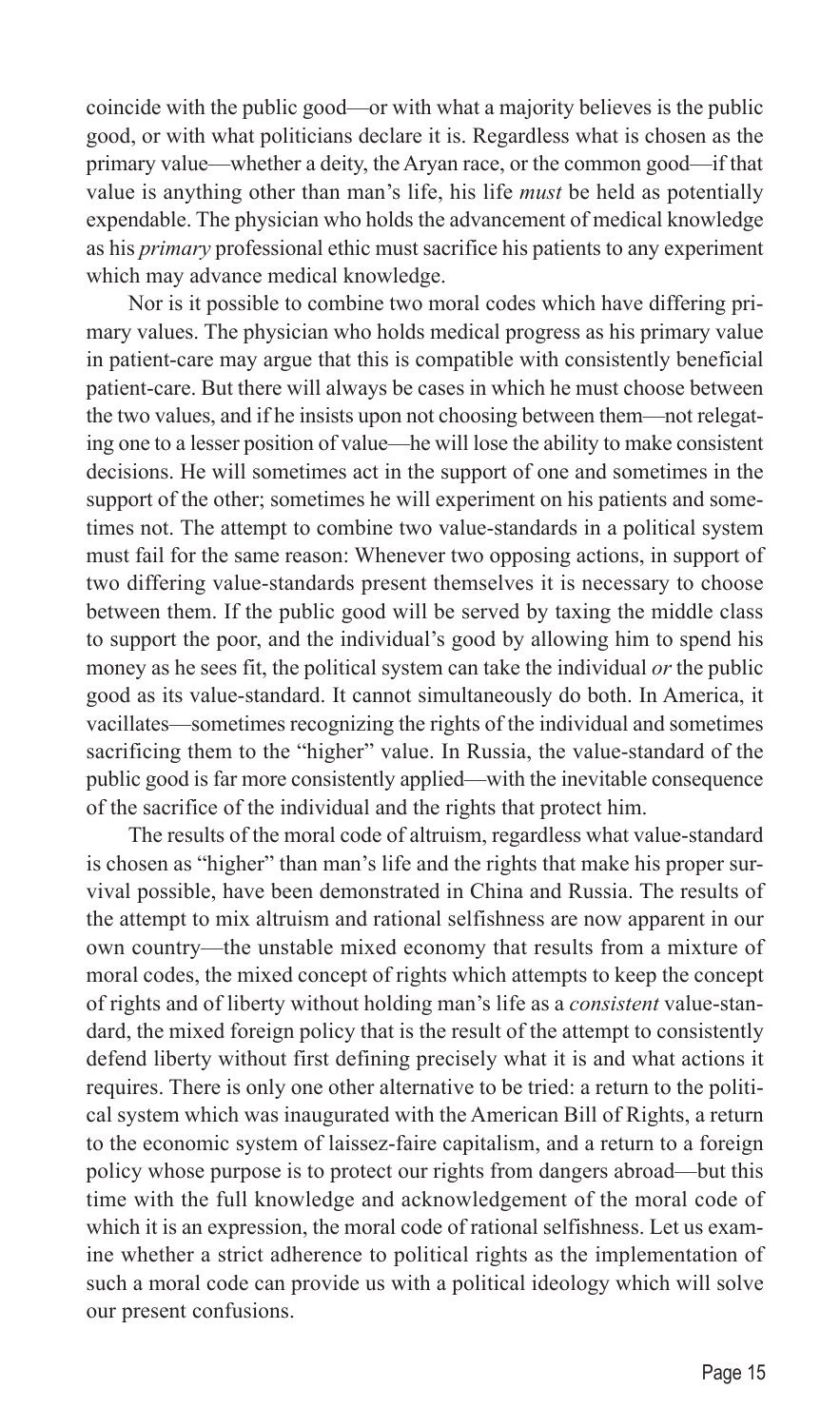The moral code of rational selfishness acknowledges that mankind's primary tool of survival is his mind; that the proper method of survival for a rational species is rational thought; and that his survival requires his freedom to act on the judgment of his mind. It is for the purpose of implementing this natural right of man that mankind invented political rights: "that all men are created equal . . . with certain unalienable Rights, that among these are Life, Liberty and the pursuit of Happiness. That to secure these rights, Governments are instituted among Men . . ." When an individual is faced with force by another man he calls the police and invokes the criminal law; when he is faced with force by the government he invokes the Bill of Rights.

A consistent definition of political rights as freedom from force by any man or group (including the government) results in a very specific concept of political rights. *The right to free speech* guarantees that no man will be silenced by force; it does not obligate him to speak nor to listen; to publish a newspaper nor to buy the one his neighbor publishes. It obligates him in only one way: not to use force to prevent anyone's free speech in any form. A man's right to freedom of speech is absolute; he doesn't lose it if no one listens to him, if he gains a very great following, or if he becomes a broadcaster or a publisher or businessman. This means that even if a town has only one newspaper the publisher may not be compelled to reflect the views of his readers. Whether the readers themselves force him or whether a government bureaucrat does, the result is an infringement of his right to free speech. Government violation of the right to free speech is widely practiced today—particularly in broadcasting, where it is referred to as the public's "right" to unbiased programming. A legitimate right always protects against the use of force; a "right" which initiates force cannot be legitimate. *The right to act* preserves to the individual the widest possible choice of action. For this reason it cannot govern the *results* of his actions: The freedom to act guarantees that any individuals can interact in any way (except by using force); each can buy from, sell or give to the other his labor or any possession. But it does not guarantee that any man *will* do any of these things; an individual has the right to offer his labor on the market but not a right to a job, which would compel another to hire him. Government violation of the right to act is widespread, especially in the economic sphere. For example, a company which succeeds in generating a large volume of sales (a *voluntary* transaction by each buyer) may be accused by the government of violating its competitors' "right" to a fair share of the market. The only way such a "right" can be implemented is by the use of force against the owners of the successful company and the customers who prefer their products. *The right to own property* guarantees the continued possession and right of disposal of whatever a man possesses by purchase, gift, or inheritance. Appropriation of privately-owned wealth to "redistribute" it among others is an example of our government's violation of this right.

Only after acknowledging the nature of individual rights at home is it rationally possible to defend American property rights and lives abroad. Only by recognizing that government's only proper function is to protect man's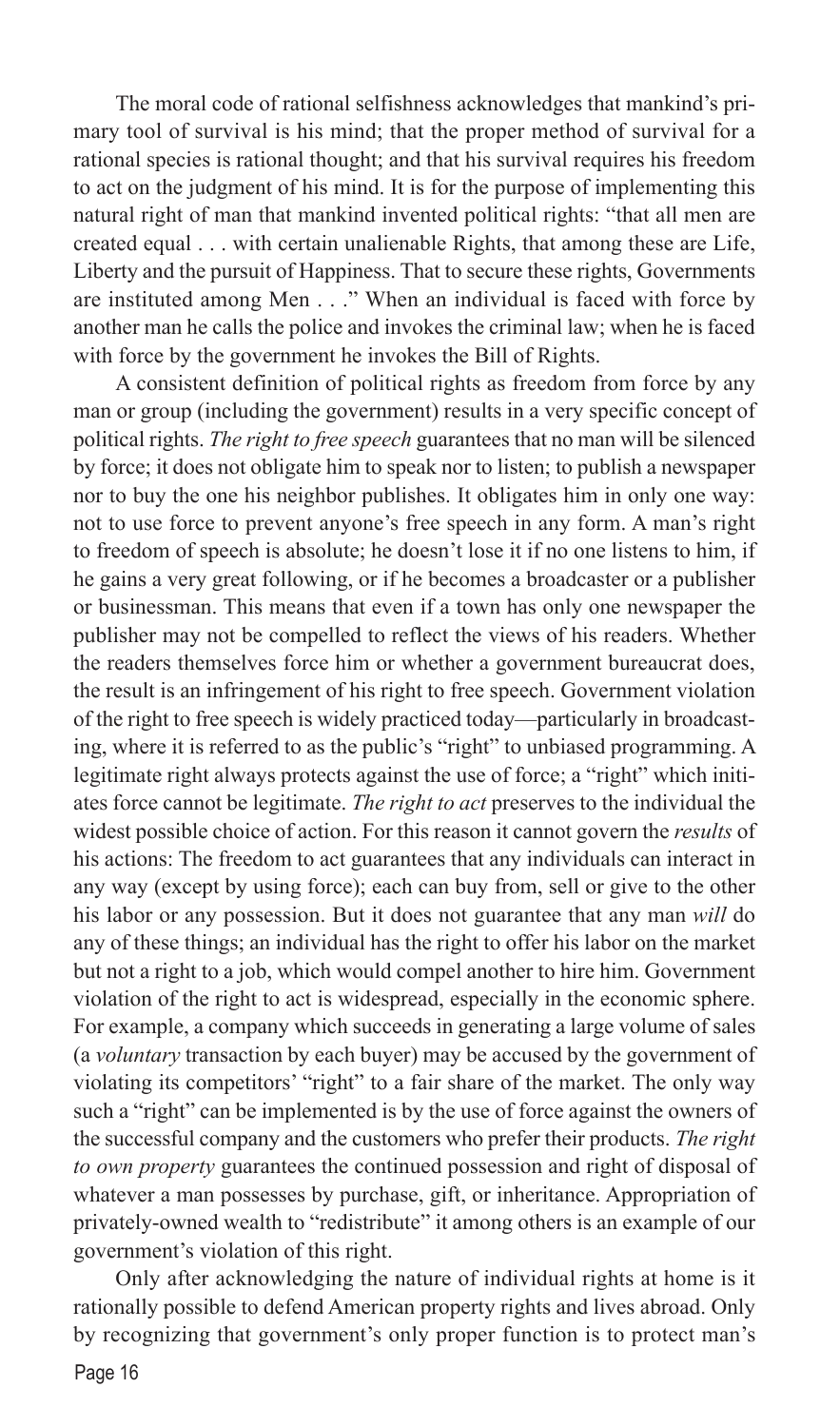rights will we come to an accurate evaluation of any foreign government that systematically denies the rights of its subjects.

Neither the intention nor the resolve to defend liberty was sufficient to create America. The bravery of the American revolutionaries could not have created it. Nor will good intentions, resolution, and courage save it. To save liberty requires the use of the same arduous faculty that created it—the clearest and most rigorous understanding of its nature.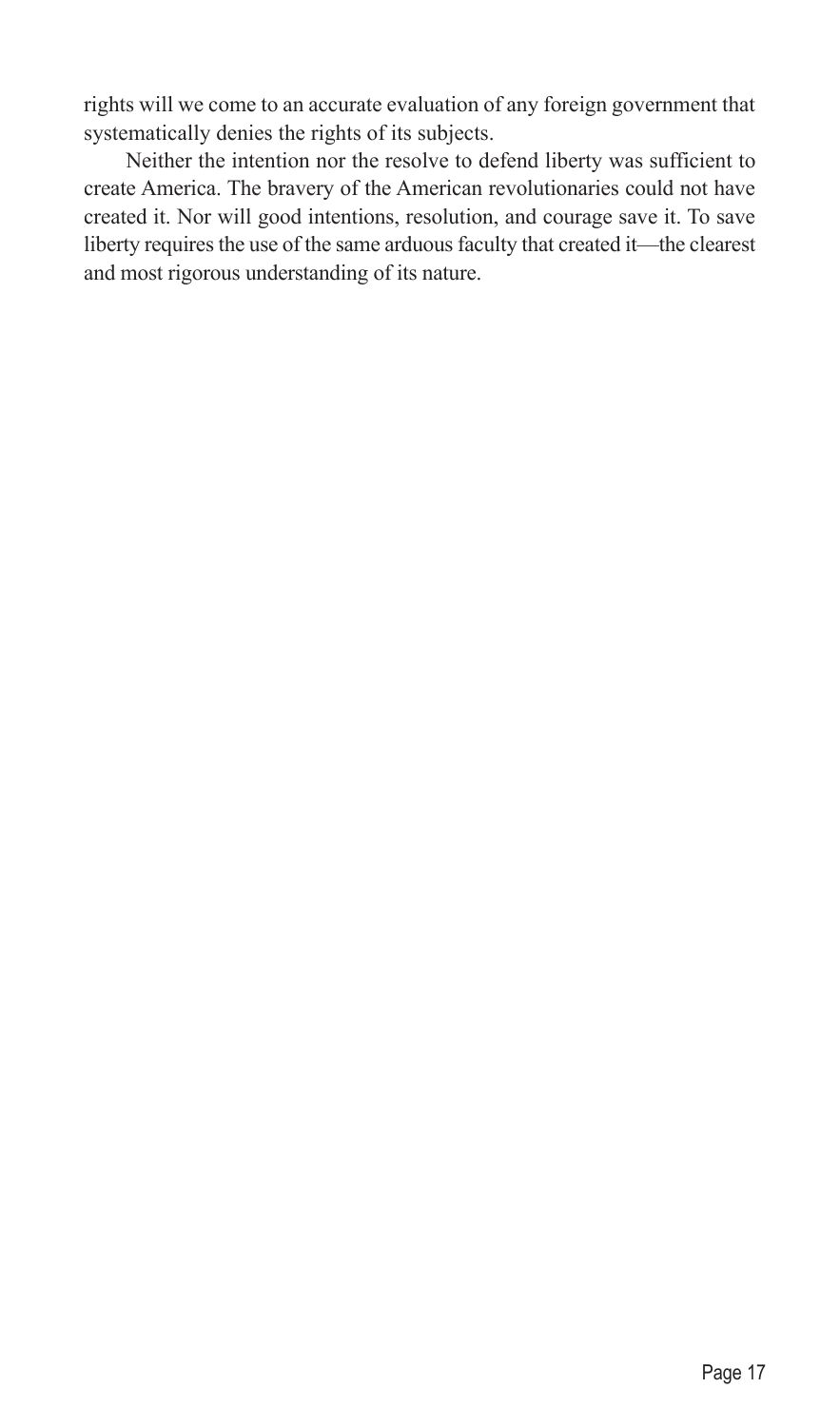#### **THE MORAL AND THE PRACTICAL**

Most people would agree that our society has serious problems today. In politics and economics alone, these problems seem so serious as to threaten our ability to prosper and enjoy our lives. Inflation robs us of our savings and makes it difficult or impossible to plan for the future. The energy crisis is a damper on our high standard of living. Our government seems unable to protect its own representatives in foreign lands. Our economic well-being seems to be at the mercy of Arab dictators, and national and world security seems threatened by an increasingly dangerous Soviet Union.

These problems have existed for some years, and they have only been getting worse. Inflation approaches twenty percent. At the same time, the average citizen is giving an increasingly larger percentage of his income to government. Fuel for all purposes is becoming more dear and difficult to come by. War is becoming more and more of a possibility. Enslavement of young citizens in the military is becoming more likely, and yet our ability to defend our country seems to be fading.

Our government leaders tell us there are no easy solutions to these problems. (Whoever implied a statesman's job was supposed to be "easy"?) What they mean is they don't know what to do. Or worse, they mean it's not their fault: no one could know what to do.

Suppose I were to state the following: one *can* know what to do. These problems do have solutions. And they are known, although not by our government leaders.

If I said that, the reader might be skeptical, but he probably would be intrigued enough to want to hear my solutions, and why I was so sure of them.

Suppose I then stated that the basis for my solutions was morality and the philosophical principles that underlie the proper moral code. Many of you might feel let down, as if you had been cheated. "Oh!" you might think, "I thought he meant *practical* solutions."

The purpose of this paper is not so much to convince the reader that my solutions are right. Rather, I want to show that if it is true that my solutions are the proper moral solutions, then they must be the only practical ones. In other words, the moral and the practical are identical. And therefore, the science of morality, or ethics, holds the answers to our society's fundamental practical problems.

To provide some motivation, let me for the record indicate the essentials of the solution to some of the problems mentioned.<sup>1</sup> To end inflation, the energy crisis, and a stagnant economy in general, the government should end its involvement in the economy. All regulations, including money-supply administration, price controls, licensing, and income-redistribution programs should be eliminated. In other words, our economy should be based on capitalism, the "social system based on the recognition of individual rights, including property rights, in which all property is privately owned." 2 The only role of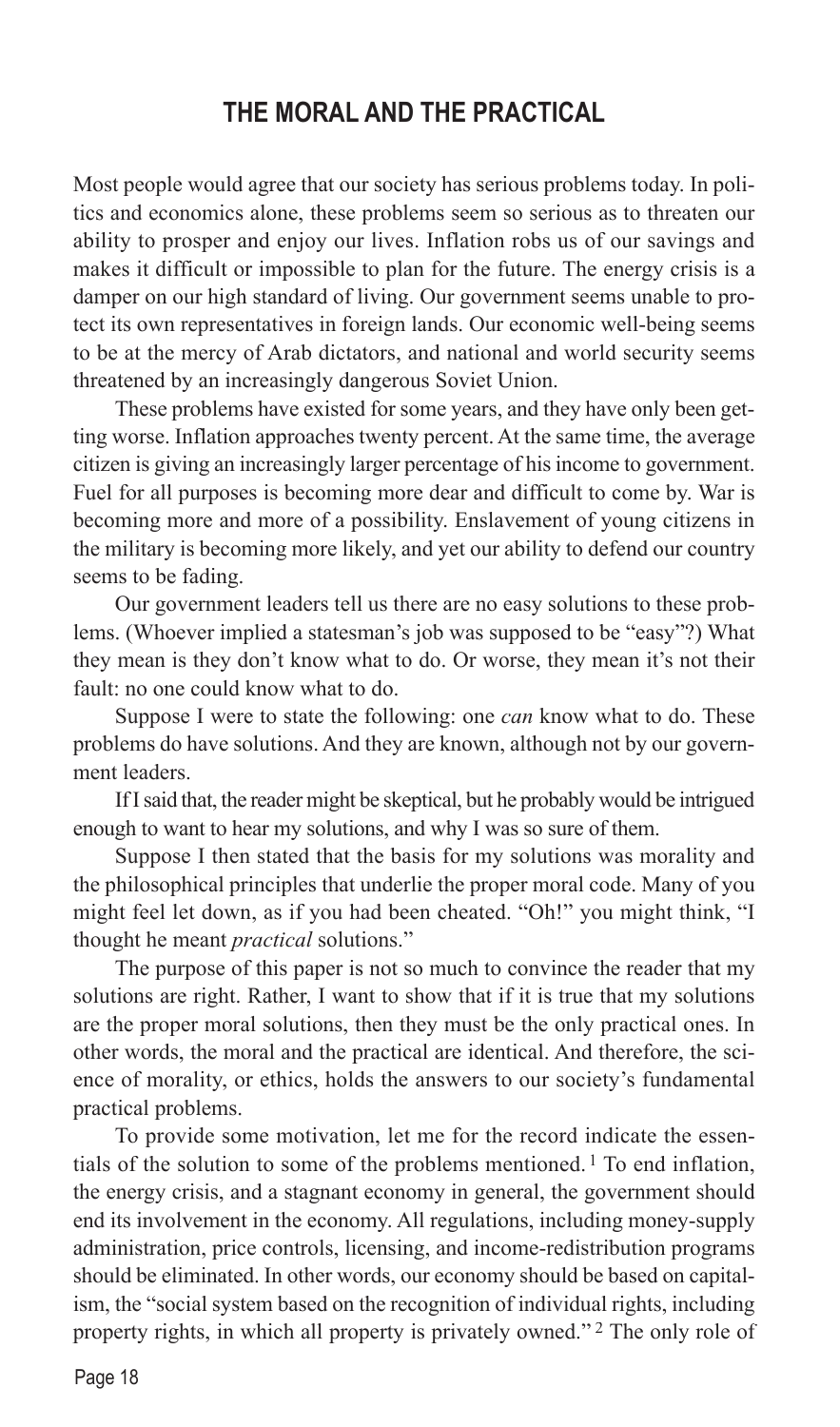government should be to protect individuals from the initiation of the use of physical force, which is the only way an individual's rights can be violated. Moreover, underlying this solution, men should practice the highest moral virtue: the use of reason.

Some readers might think, "The above solution might be moral, but it is impractical. It may be moral to have an economy free of all government controls, but it would not work. Big companies would raise their prices and would make it impossible for the common people to survive." Others would add, "morality has nothing to do with the real world anyway."

Others would agree that morality and practicality are independent or even at odds, but they would have just the reverse view about what was moral and practical: "Of course, capitalism's free market would be very practical for satisfying material needs of greedy businessmen and even the needs of workers, but it is immoral. It does not recognize the needs of the poor and underprivileged, and it ignores everyone's spiritual duty to sacrifice personal desires for the common good." Even many people who think that a free market economy is both moral and practical (or immoral and impractical) think the agreement is purely a coincidence.

The view that there is a dichotomy between the moral and the practical is more widespread than any particular moral or practical philosophy. What are the sources of this view?

One source is the mind-body dichotomy, which is the view that the mind and body belong to two different worlds or realms. The body is thought to be part of the physical world. But the mind is thought to be of some other spiritual or ideal world. The philosopher Plato, for example, thought the mind was part of a world he called the "world of forms." He thought the physical world was an imperfect reflection of the perfect world of forms.

Carrying this view further, the source of morality is thought to be some part of that spiritual world: either a god, or emotions, or the "soul" of each individual or of some group. The code of morality is thought to be applicable to the spiritual realm of the mind, which is higher, or more noble, than the crude physical world of the body. Adherence to the moral code usually is thought to be good for the spirit. For example, most Christian philosophers held that the moral man's spirit would be rewarded in the spiritual realm of heaven.

Now these philosophers could not help noticing that when men followed these moral codes, their bodies—or, more generally their existence on earth suffered. (For example, religious missionaries renounced all personal ambitions in order to serve God.) But instead of changing their moral codes, these philosophers concluded that the physical world of man's body was at war with his spirit, constantly tempting him to break his moral code.

One now can see how the moral-practical dichotomy arose. "Practical" means something that works to achieve a specific goal. It implies a goal or a standard by which to judge if something works. This standard of practical action is usually meant to be the well-being of the individual man in the real world that our minds directly perceive, not in some mind-invented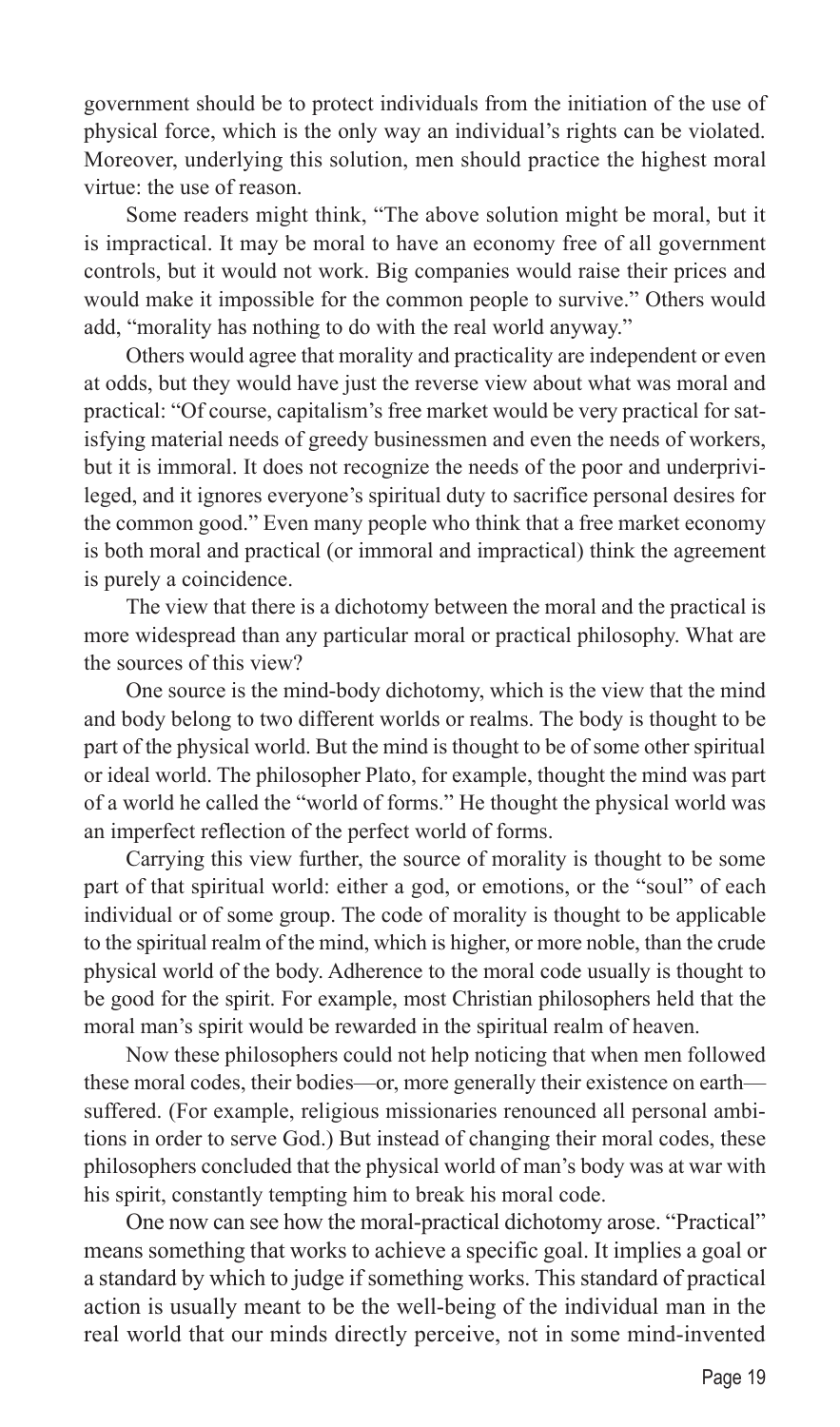worlds of the above philosophers. And so, "practical" courses of action are in conflict with the mystical moral codes.

A moral code, however, can and should be based on the real world. What, then, is the proper relation between the moral and the practical?

A moral code is "a code of values to guide man's choices and actions. 3 Just as practicality requires a standard, so does morality. According to the morality of rational self-interest, the proper moral standard is the individual man's life—in this world, the world that exists. In other words, the standard of morality and the standard of practicality are identical. The reason morality is necessary at all is that simply to want to be practical is not enough to be practical. Wanting food, shelter, clothing, luxuries, a successful career, self-esteem, a rewarding personal life and personal relations, is not enough to obtain these things. One must know how to obtain them. Morality is the theory behind practicality's practice.

Now let us return to one problem I stated earlier, to see an example of how the moral and the practical go hand in hand.

I stated that capitalism is the moral social system because it recognizes each man's right to his own life and his right to act according to his own rational judgment. This principle is based on several more fundamental principles, stated briefly in the following argument.

Many alternate values and actions are possible to man. Some will further man's life, most will harm it. Man has the capacity to know which values will further his life. That capacity is his rational faculty, or reason, which he is free to use if he chooses. Therefore, reason is man's basic, practical means of survival. However, the only reason available to him is his own. The only way for him to know that his actions are good for his life is if they are the actions he himself chooses by his own rational judgment. Therefore, a political system should ensure that no one uses force against a man to prevent him from acting in accordance with his own rational judgment.

The principles stated in the above moral argument are very abstract. At the same time, they are profound and direct statements about practical reality. If they are true, then any political system that abridged individual freedom of action would be a disaster in practice.

The compelling practical importance of the above argument might be easier to grasp if the argument is examined in a less abstract light. The reader should try to personalize the statements, and ask himself if they apply to his own life. Such an exercise might proceed as follows:

What conditions do I need to be confident of my success in life? Can I live without government subsidies and welfare programs? Could I live if certain individuals or companies chose not to trade with me, or set their terms or prices in such a way that I could not deal with them? Could I survive anyway, just on strength of my own mind and my ability to translate thought into action? Could I still produce what I need to live? Could I plan and save for the future? And could I not expect many other people to be able to survive on their own virtues as well? Could I not persuade at least some of them to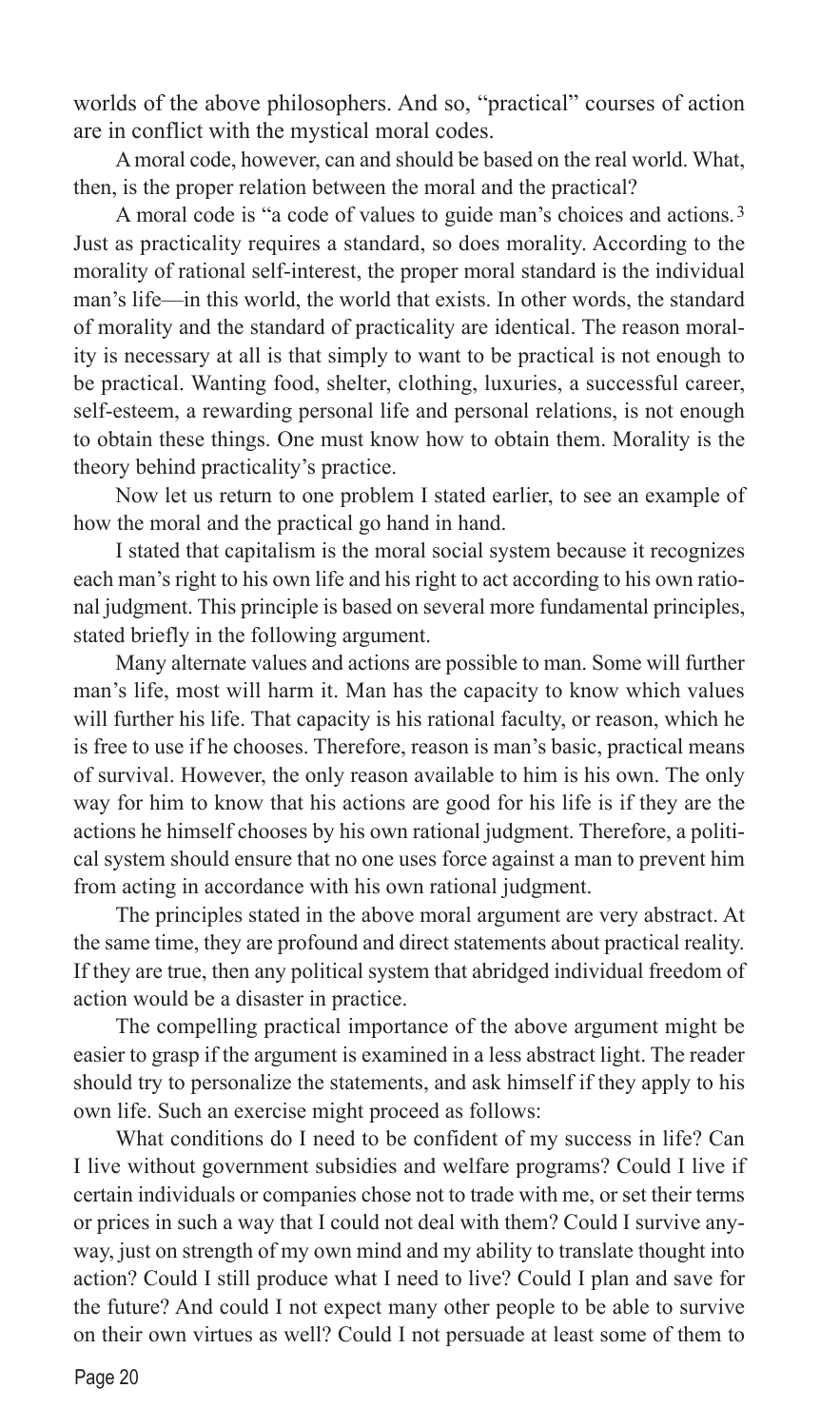trade their products for mine when it was to our mutual benefit? In short, could I not survive if the only issue to reckon with is my own ability and willingness to deal with reality?

But could I survive if I were not free to act according to my own judgment? Would a government handout today guarantee me more handouts forever? And what of all the handouts I may have to give to others in the future? What of the government regulators that one day may say my activities are legal and the next day say they are not, or the price I planned to charge for my labor is higher than the law allows? Can I save and plan for the future in such an unknowable environment, where the rules are set not by knowable reality or by agreement among men, but rather are set and re-set by our "leaders"? In such an environment, can I plan a career, choose a place to live, plan a family life? Can I survive even in the present, when others decide what percentage of my production I may keep for myself, especially when that percentage is shrinking all the time?

And if I am no longer able to survive by my own effort, can I depend on the support of others? Can I decide for them to be rational, hardworking and productive? Even if they wanted to, how productive could they be in an environment that is unfree and unpredictable? (How productive can the energy industry be today?) And if some of them were still able to be somewhat productive, how much of their production would be handed over to me and not to some others?

In short, is it more practical to live in a free country or a country that is becoming more and more like the Soviet Union?

From the construction of the above questions it should be clear how the author would answer them. However, the reader is not to infer that the answers are obvious or self-evident. It is the task of ethics to answer them. My point is that the answers hinge on the truth or falsehood of the principles stated in the abstract moral argument. In other words, the moral principles and practical conclusions are based on the same premises.

- 1 For a full validation of this solution and its basis, the reader should consult the works of Ayn Rand, especially *Atlas Shrugged* and the essays "The Objectivist Ethics" and "Man's Rights" in *The Virtue of Selfishness.*
- 2 Ayn Rand, "What Is Capitalism," in *Capitalism: The Unknown Ideal,* p. 19 (paperback).
- 3 Ayn Rand, "The Objectivist Ethics" in *The Virtue of Selfishness,* p. 13 (paperback).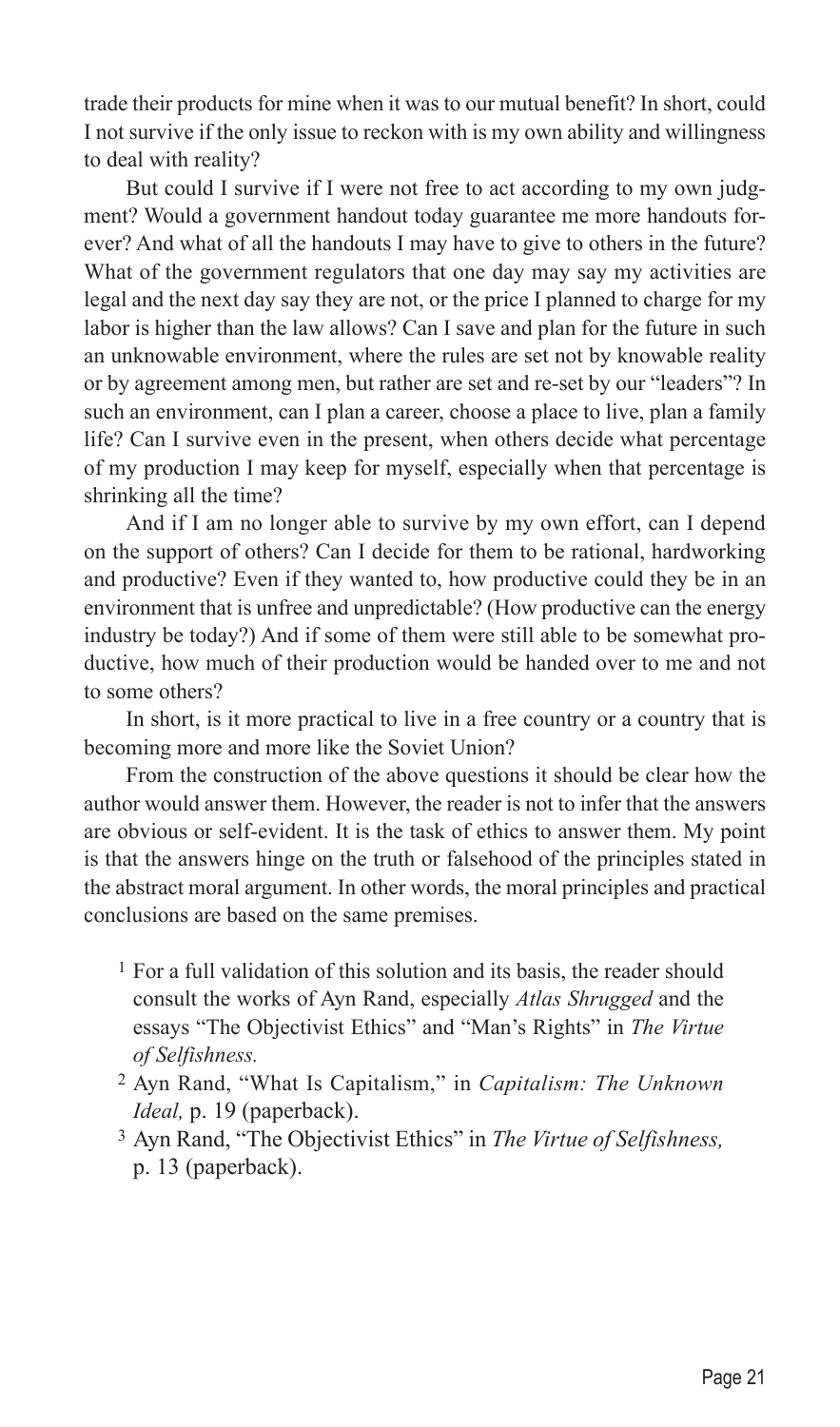#### RACISM

Despite the pleas and demands of many of today's moral leaders that the phenomena of racism be stopped, it still continues. Why is this so? What are the factors which allow and prompt men to hold and carry out racist policies? Can it be stopped?

A good answer to these questions would begin with a clear, concise definition of racism, for as in the case of most persistent problems, clarity of the involved issues is usually lacking.

Racism is the judging of a man, an assessment of his very character, based upon some particular anatomical trait—usually skin color. It is a view of mankind which asserts that a person acts the way he does because the content of his mind is inherited, and that the nature of this content is reflected by an aspect of his body.

By definition racism is both a form of determinism and collectivism. Supposedly, a person does not decide his own character; his ancestors do this by acting in concert as a giant group, exerting their influence via genetics. Like tribalism, racism holds that a man is what he is, will live, and must be judged accordingly, because his ancestors were whoever they were and did whatever they did. This is the doctrine of innate ideas and leads to such things as "Negro thought," "the Asian mind, "white man's ways," "the Jew in him;" a host of characteristics all determined by the dead and mediated in the live via a man's chromosomes. A typical racist would assert the following, "It's in their genes for them to act like that. He's guilty by birth."

The question to answer now is whether or not this position is valid; does it, in fact, correctly describe man's nature; is he the collectivized product of his ancestors?

An emphatic *no* is the proper response! Man's nature is such that his defining attribute is the ability to reason—which means that his perceptions of existence may, through the process of thinking, be integrated into concepts. Concepts are the basis of knowledge. Since thinking is volitional, one must choose to have knowledge. Thus, the content of a man's mind is self-determined; it is not inherently derived as claimed by the racists. Each person is responsible for acquiring his own knowledge and acting upon it. A man's character is self-made, and it is independent of his forefathers. Man is an independent entity and has certain fundamental rights by nature: the rights to life, to property, to be judged on the basis of his self-initiated actions.

Doctrines of determinism are irrational at their base; they stand contrary to man as he is known to be. Instead of reason, the racist believes that genes are his primary attribute. Hence, he negates the nature of both the mind and heredity. The evidence that chromosomes determine anatomy is conclusive; but any evidence that character is set by heredity is totally lacking. If it is irrational to stand against nature, then using the racist viewpoint as a basis for judging oneself and others, especially in the context of today's biological knowledge, is worse than irrational—it is immoral.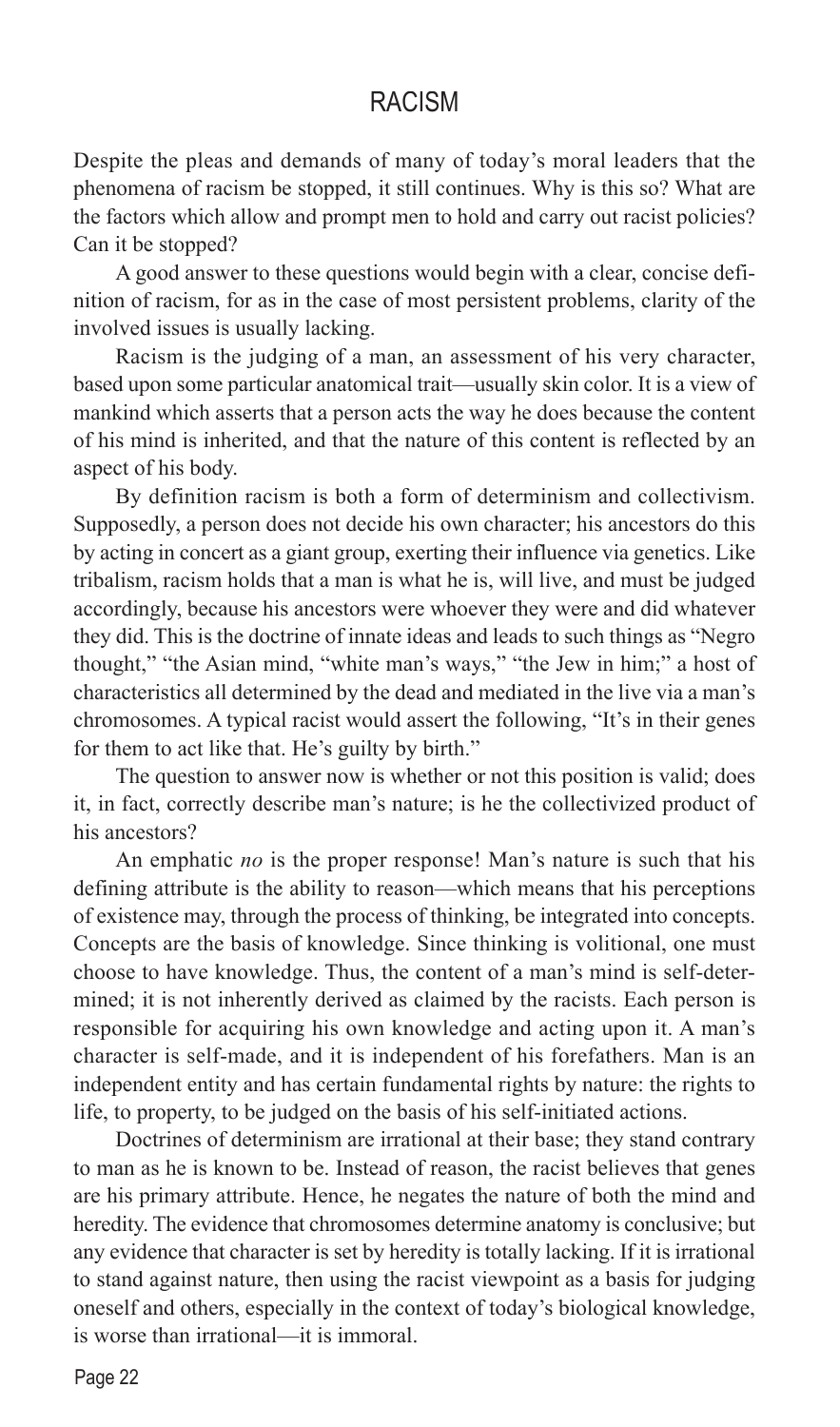Irrationality breeds immorality. The results of the two can be seen in any history book or current newspaper. There are wars of racial extermination, such as World War II; there are battles between religious tribes, such as Catholic Ireland versus Protestant England; and as the latest headlines show, the Communist empire of the Soviet Union continues to expand and enslave more of humanity. Will such events ever stop happening? Can the doctrines of determinism be defeated?

Again an emphatic answer is given—but this time it is *yes!* Yes, that is if more men will take the initiative to learn the full nature of the problems confronting society, the most urgent problems.

As stated earlier in this discussion, despite the pleas and urgings of today's moral leaders, racism still continues. Indeed, it would be difficult to find a current newspaper which did not have at least one report in it calling for an end to racial injustice. From the same paper, one can also learn the following: that it is in a man's best interest for the state to tax his salary—to pay for welfare, to subsidize big and small business, to finance mandatory education. Another interesting fact one can read is: that the individual must make whatever sacrifice the state deems necessary, including even that of life. He must, via conscription, be prepared to die for the good of the state.

Obviously these duties are of great significance, and no serious person would take them lightly. Yet, what do they have in common with racism, why are such things mentioned now?

This list of alleged interests is included because the same moral leaders who cry for a cessation of racism also demand that a person sacrifice his life away according to the needs of the state. They assert that one's moral duty is to support the goals of the state; it is immoral to do otherwise. But, what is the state?

It is, unfortunately, the same thing as discussed before—the race, the tribe, only now these things are clothed in the trappings of government.

To understand this point, remember that man is an independent entity, with the right to life, to property, and to be judged on the basis of his self-initiated action. Remember, too, that governments exist in order to secure these rights. Thus, individualism is the guiding principle of a free society. Bearing this in mind, consider the contrary: a slave society.

In a slave society, the guiding principle is collectivism, and in this society the individual has no rights. Man becomes a slave because collectivism negates the very source and purpose of right—man's nature and life. Collectivism, showing its deterministic essence, asserts that a person is primarily genes and innate knowledge expressed in the anatomical form. Since determinism dispenses with the significance of the mind, and since there is no such thing as innate knowledge, collectivism is left with nothing but whim, wish, and mysticism upon which to base a government.

Several questions immediately arise: Whose whim will rule the collectivist society? Whose wish will dictate orders? Whose God will prevail? The answer to all three is—whichever tribe, race, or group that can command the sharpest spear or knife. What will this society be called? Depending upon the